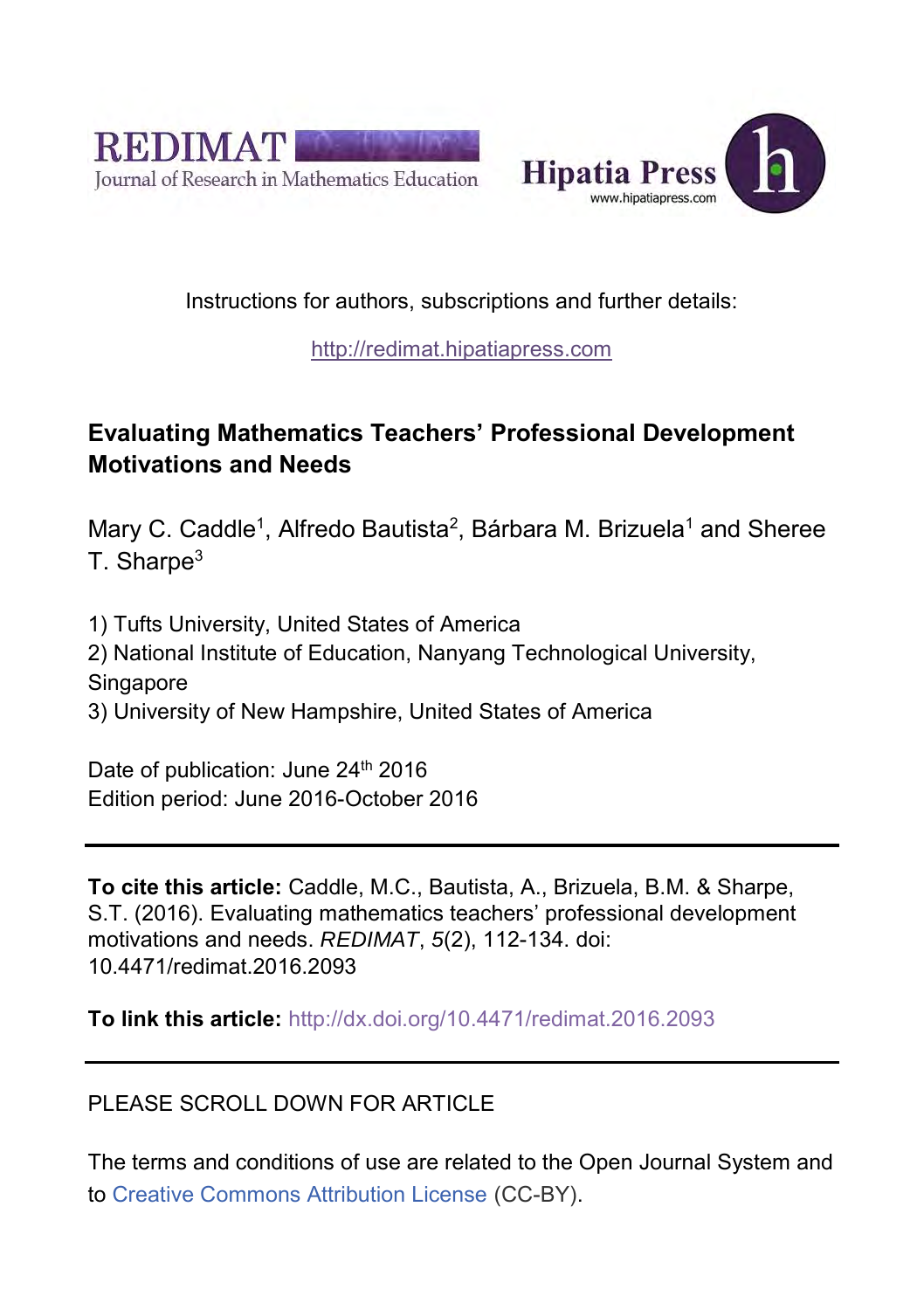# **Evaluating Mathematics Teachers' Professional Development Motivations and Needs**

Mary C. Caddle **Alfredo Bautista** 

*Tufts University Nanyang Technological Univesrity*

Bárbara M. Brizuela Sheree T. Sharpe

*Tufts University University of New Hampshire*

(*Received: 11 May 2016; Accepted: 16 June 2016; Published: 24 June 2016)* 

**Abstract** 

While there is widespread agreement that one-size-fits-all professional development (PD) initiatives have limited potential to foster teacher learning, much existing PD is still designed without attention to teachers' motivations and needs. This paper shows that the strengths and weaknesses of middle school mathematics teachers that engage in PD may significantly vary. We present three representative cases that illustrate this diversity. The cases were selected from a cohort of 54 grades 5-9 mathematics teachers in the northeastern United States. The results show that: 1) these three teachers dramatically differed in their motivations and self-perceived needs regarding mathematical content, classroom instruction, and student thinking; 2) their perceptions were closely aligned with the results of our own assessments; and 3) the motivations and needs of these three teachers reflected the general trends identified in the cohort of 54 teachers. We conclude that "giving teachers voice" is essential when designing and implementing PD.

**Keywords:** Middle school mathematics teachers, teacher professional development, responsive PD, motivations, needs

2016 Hipatia Press ISSN: 2014-3621 DOI: [10.4471/redimat.2016.2093](http://dx.doi.org/10.4471/redimat.2016.2093) 

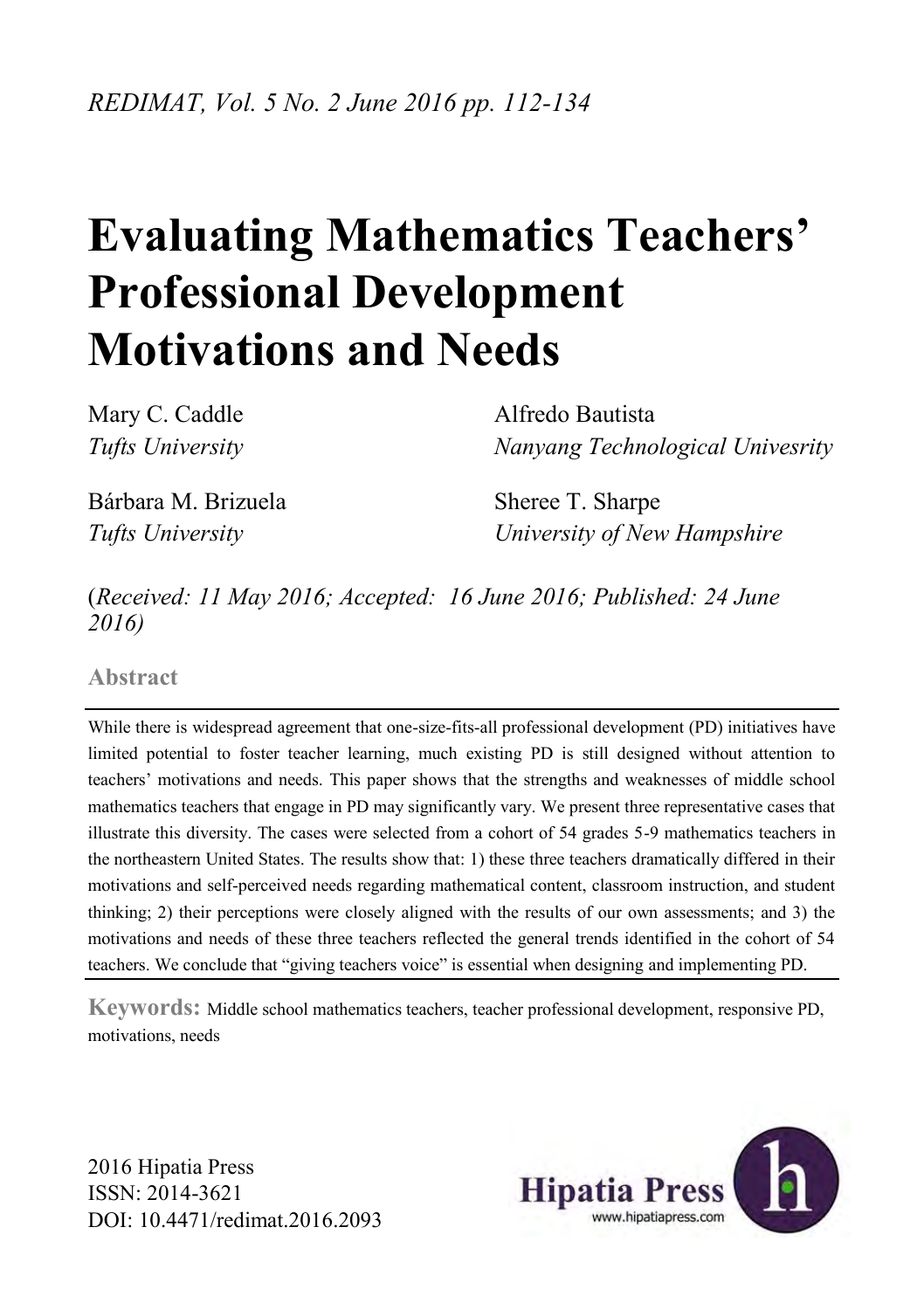*REDIMAT, Vol. 5 No. 2 June 2016 pp. 112-134* 

# **Evaluando las Motivaciones y Necesidades de Desarrollo Profesional de Profesores de Matemáticas**

Mary C. Caddle **Alfredo Bautista** *Tufts University Nanyang Technological Univesrity*

Bárbara M. Brizuela Sheree T. Sharpe

*Tufts University University of New Hampshire*

(*Recibido: 11 Mayo 2016; Aceptado: 16 Junio 2016; Publicado: 24 Junio 2016)* 

**Resumen** 

Pese a existir un acuerdo generalizado en que las iniciativas de desarrollo profesional docente (DPD) del tipo "lo-mismo-para-todos" tienen un potencial limitado para promover el aprendizaje de los profesores, buena parte del DPD sigue todavía diseñándose sin prestar atención a las motivaciones y necesidades de los docentes. Este artículo muestra que las fortelezas y debilidades de los profesores de matemáticas que participan en DPD pueden variar de forma sifnificativa. Se presentan tres casos representativos que ilustran esta diversidad. Los casos se seleccionaron de una cohorte de 54 profesores de matemáticas de escuelas medias (grados 5-9) en el noreste de Estados Unidos. Los resultados muestran que: (1) las tres profesoras difieren en sus motivaciones y necesidades percibidas respecto al contenido matemático, instrucción en el aula y pensamiento de los/as estudiantes; (2) sus percepciones están estrechamente alineadas con los resultados de nuestras propias evaluaciones; y (3) las motivaciones y necesidades de estas tres docentes reflejan las tendencias generales identificadas en la cohorte de 54 profesores. Concluimos que dar la voz a los docentes es esencial para diseñar e implementar DPD.

**Palabras clave:** Docentes de escuelas medias, desarrollo profesional docente, DPD diferenciado, motivaciones, necesidades

2016 Hipatia Press ISSN: 2014-3621 DOI: [10.4471/redimat.2016.2093](http://dx.doi.org/10.4471/redimat.2016.2093) 

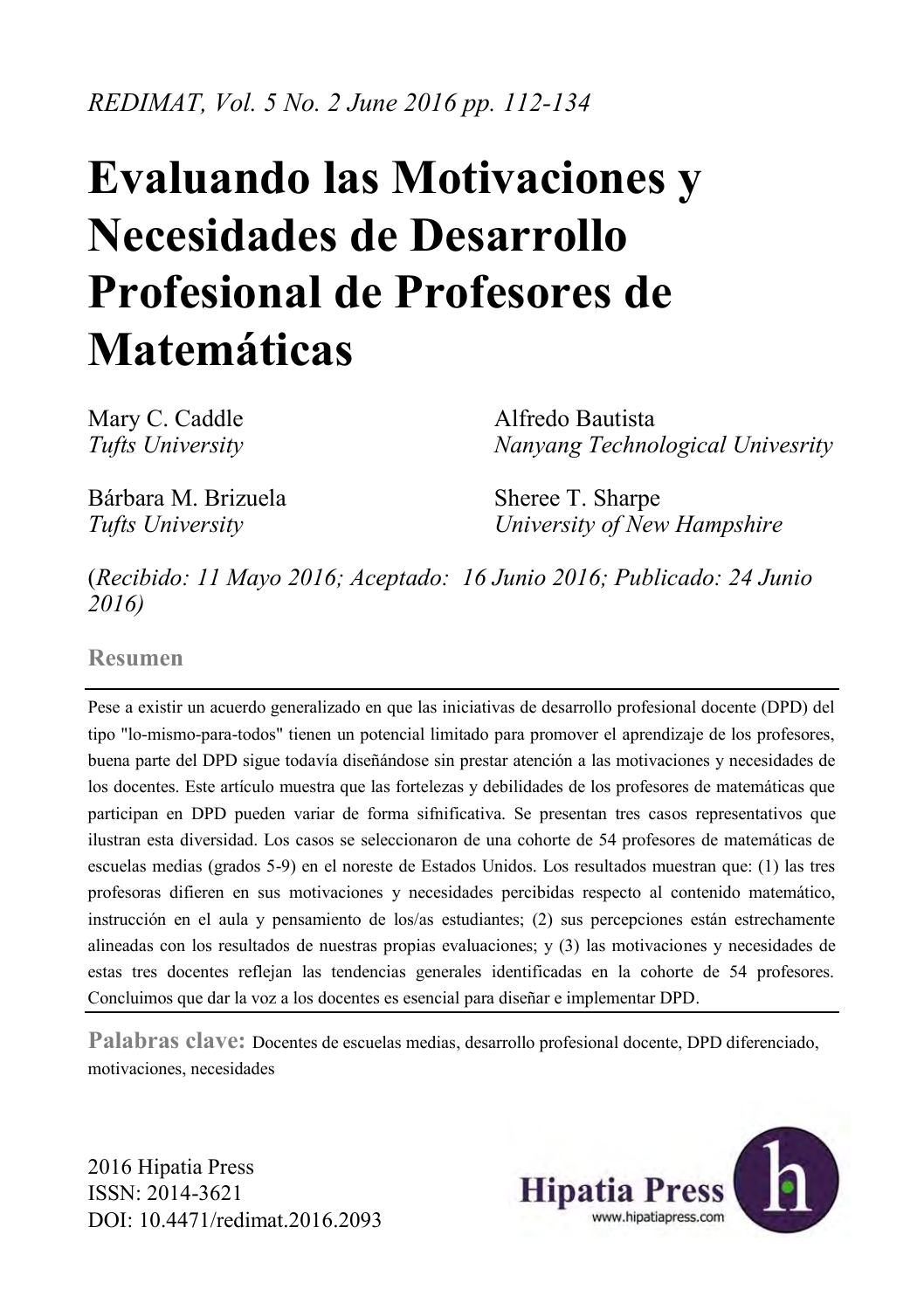## 112 *Caddle et al. – Evaluating PD Needs*

uch of the research on teacher professional development (PD) has yielded disappointing results regarding its effectiveness in helping **L**teachers improve instructional practices and even more where the disappointing results regarding its effectiveness in helping<br>teachers improve instructional practices and even more<br>disappointing results regarding its impact on student learning and achievement [\(Desimone & Garet, 2015;](#page-24-0) [Garet et al., 2011\)](#page-24-1). While helping teachers broaden their subject-matter and pedagogical knowledge may seem simple, it is not, and improving their actual classroom practices has proven to be even more complicated [\(Borko, 2004\)](#page-23-0). One common argument put forth to explain these difficulties is that PD might not attend and respond to the actual interests, desires, or demands of the teachers, or, in other words, that PD might not be 'responsive' [\(Wlodkowski & Ginsberg, 1995\)](#page-25-0). This idea is consistent with Desimone's [\(2009\)](#page-24-0) conceptual framework, according to which being *coherent* with a teacher's own motivations and needs is one of the critical features for effective PD (see also Bautista, & Ortega-Ruíz, 2015).

In this paper, we address the question of how to consider the widely varying motivations and needs of middle school mathematics teachers as they engage in PD. We analyze what teachers stated as their goals, strengths, and weaknesses when they enrolled in our three-semester PD program, and how teachers' statements compare to our assessment of their knowledge of mathematics content and student thinking. Based on this, we reflect on the resources that PD providers can use to determine teachers' motivations and needs. We claim that it is crucial for PD providers to have a deep understanding of what teachers bring and what they seek to learn when they enroll in PD. Moreover, we claim that it is essential to systematically assess if teachers' existing strengths and weaknesses are complemented by what PD can offer, and otherwise, consider how to vary offerings to meet their needs.

#### **Considering the complex motivations and needs of mathematics teachers**

Research has shown that effective mathematics teachers utilize many types of specialized knowledge. We draw on the work of Shulman [\(1986\)](#page-25-1), who claims that teachers need a kind of pedagogical content knowledge (PCK), a knowledge of the subject matter that allows them to teach it. Further refinement of this theory has suggested that mathematics teachers' PCK is part of a broader construct, mathematical knowledge for teaching, that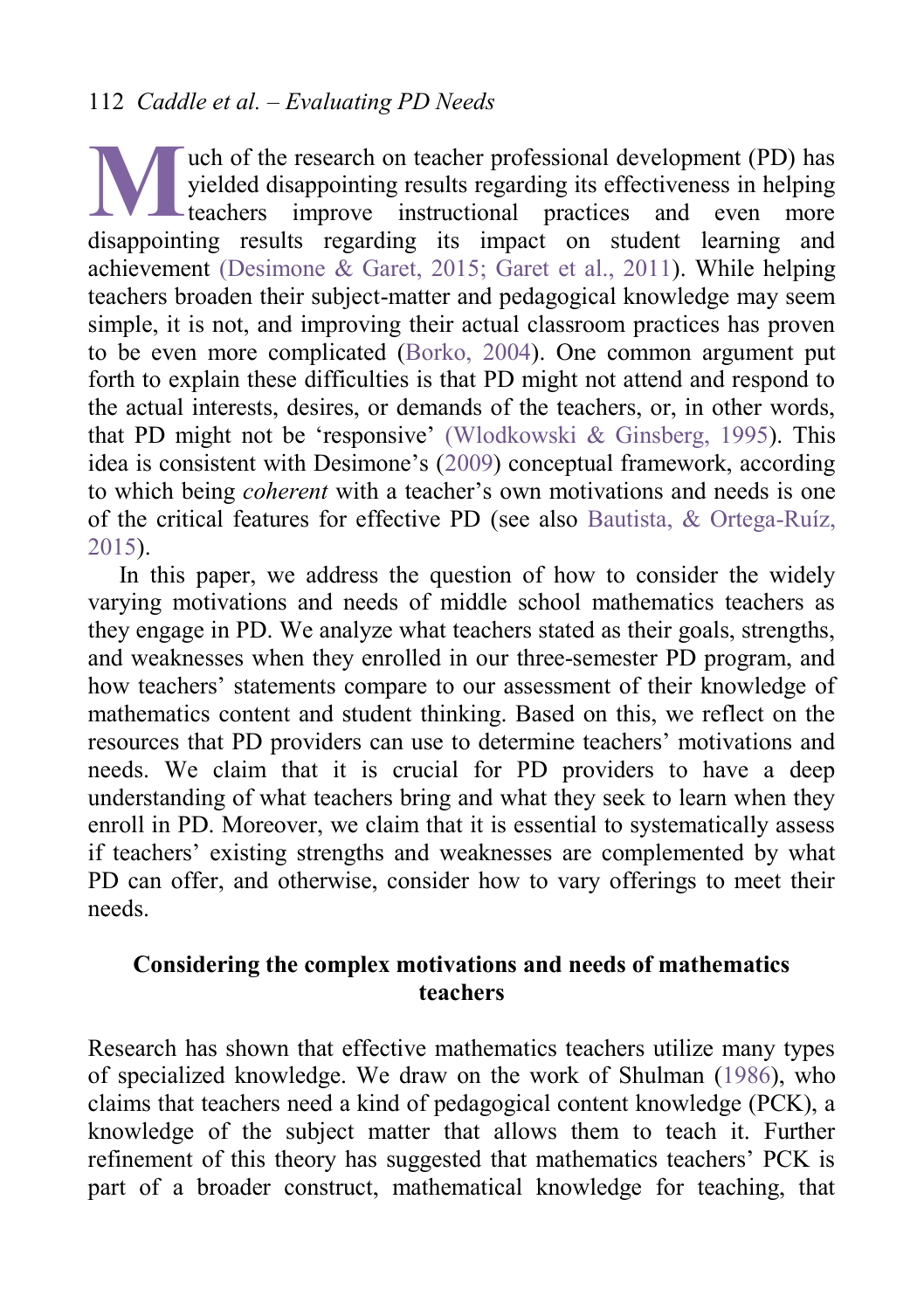encompasses both subject matter knowledge and PCK, and which can be broken down further into additional specialized types of knowledge [\(Ball,](#page-23-1)  [Thames, & Phelps, 2008;](#page-23-1) [Hill, Ball, & Schilling, 2008\)](#page-24-2). As yet, there is no way to measure each of these types separately, to know if all the types have been captured, or to assess whether they are necessarily separable (Sherin, [2002\)](#page-25-2). However, past qualitative research has demonstrated how widely teachers' knowledge profiles differ (Caddle, & Brizuela, 2014). That is, if we do try to identify the types of knowledge teachers use, we see that some teachers call most frequently on pure mathematical knowledge, others on knowledge of what their students tend to do with certain types of mathematical tasks, and so on. Our intent in calling on this framework is not to classify or measure our teachers' knowledge. Instead, we believe that breaking down teachers' specialized knowledge into smaller components has allowed the field to identify and examine what we hope teachers will understand. We take this past work as support for the argument that teachers may have varied strengths and weaknesses with regards to these different types of knowledge, and therefore varied motivations and needs.

There are only a few studies that have systematically investigated the varying motivations and needs of mathematics teachers, which is perhaps one of the reasons why much PD still tends to follow a one-size-fits-all approach [\(Darling-Hammond, Chung Wei, Andree, Richardson, &](#page-24-3)  [Orphanos, 2009\)](#page-24-3). Beswick [\(2014\)](#page-23-2) reviewed three projects aimed at identifying the self-reported mathematical content knowledge PD needs of different groups of mathematics teachers from Tasmania (Australia). Teachers of different grade levels had different mathematical backgrounds: primary teachers had mathematics curriculum units as part of their preservice teaching qualifications, whereas most of the secondary teachers had taken mathematics courses during their undergraduate degrees. Despite these differences in mathematical background, both groups felt least confident about topics such as ratio and proportion and critical numeracy in the media. They also had little confidence in connecting numeracy across the curriculum, and in operations with fractions and decimals. Algebra (beyond year 8), problem solving, and decimals were also identified as problematic areas, even for teachers with high levels of training in mathematics.

Other studies have focused on exploring mathematics teachers' motivations and needs concerning both content and pedagogical elements. In a survey study, Chval, Abell, Pareja, Musikul, and Ritzka [\(2008\)](#page-23-3) examined the PD experiences, expectations, and constraints of 241 middle and high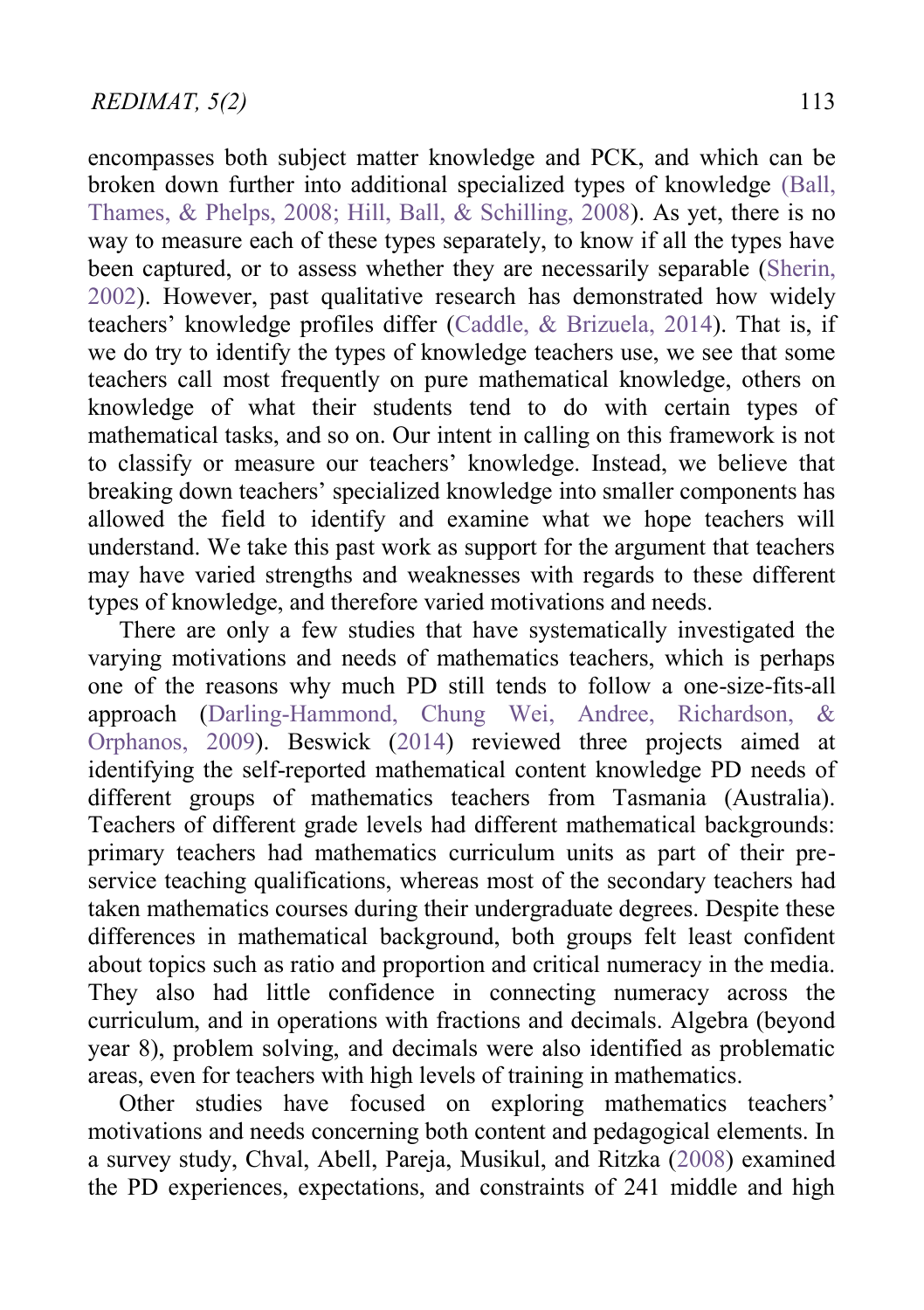school mathematics and science teachers in the United States (US). With regards to content focus of PD, the 118 participating mathematics teachers expressed interest in learning about technology in mathematics, followed by topics from discrete mathematics, probability, statistics, and patterns and relationships. They also expressed a need for PD focused on critical thinking, problem solving strategies, student learning, making connections with the real world, and use of technology in teaching*.* The authors concluded that the PD experiences offered to these teachers were not responsive to their expressed needs, and thus ineffective. Similar conclusions were obtained in the large-scale survey study conducted by Bennison and Goos [\(2010\)](#page-23-4), who investigated the PD experiences and needs of 400 secondary mathematics teachers.

Finally, recent research has suggested that the interests of middle- and high-school mathematics teachers tend to systematically differ. For example, the study by Matteson, Zientek, and Ozel [\(2013\)](#page-24-4) has shown that middle school mathematics teachers tend to be more interested than secondary teachers in learning about new pedagogical resources for students, as well as in PD focusing on how to best meet the needs of diverse student populations (including low performing and students with learning disabilities). In contrast, mathematics teachers at the secondary level tend to exhibit more interest in topics such as pedagogical uses of technology. Interestingly, both groups of teachers valued learning from peers through the sharing of lessons. The goal of this paper is to illustrate the diversity of motivations and needs that middle school mathematics teachers have when engaging in PD programs. We present three representative cases that were selected from a cohort of 54 grades 5-9 mathematics teachers from nine school districts in the northeastern US. We analyze the written statements that these three teachers submitted when they initially enrolled in our three-semester PD program, as well as their scores on an assessment focused on mathematical content knowledge and student mathematical thinking. The cases are used to illustrate general tendencies within the larger cohort of teachers.

The present study differs from prior research in at least three ways. First, instead of basing our conclusions exclusively on teachers' self-reported data (e.g., surveys), we used multiple data sources that allowed us to compare the reports of the teachers with external measures of their knowledge. In particular, our "personal statement," described below, allowed us to collect self-reported information, which could then be compared with data from a written assessment of knowledge of mathematics and student thinking.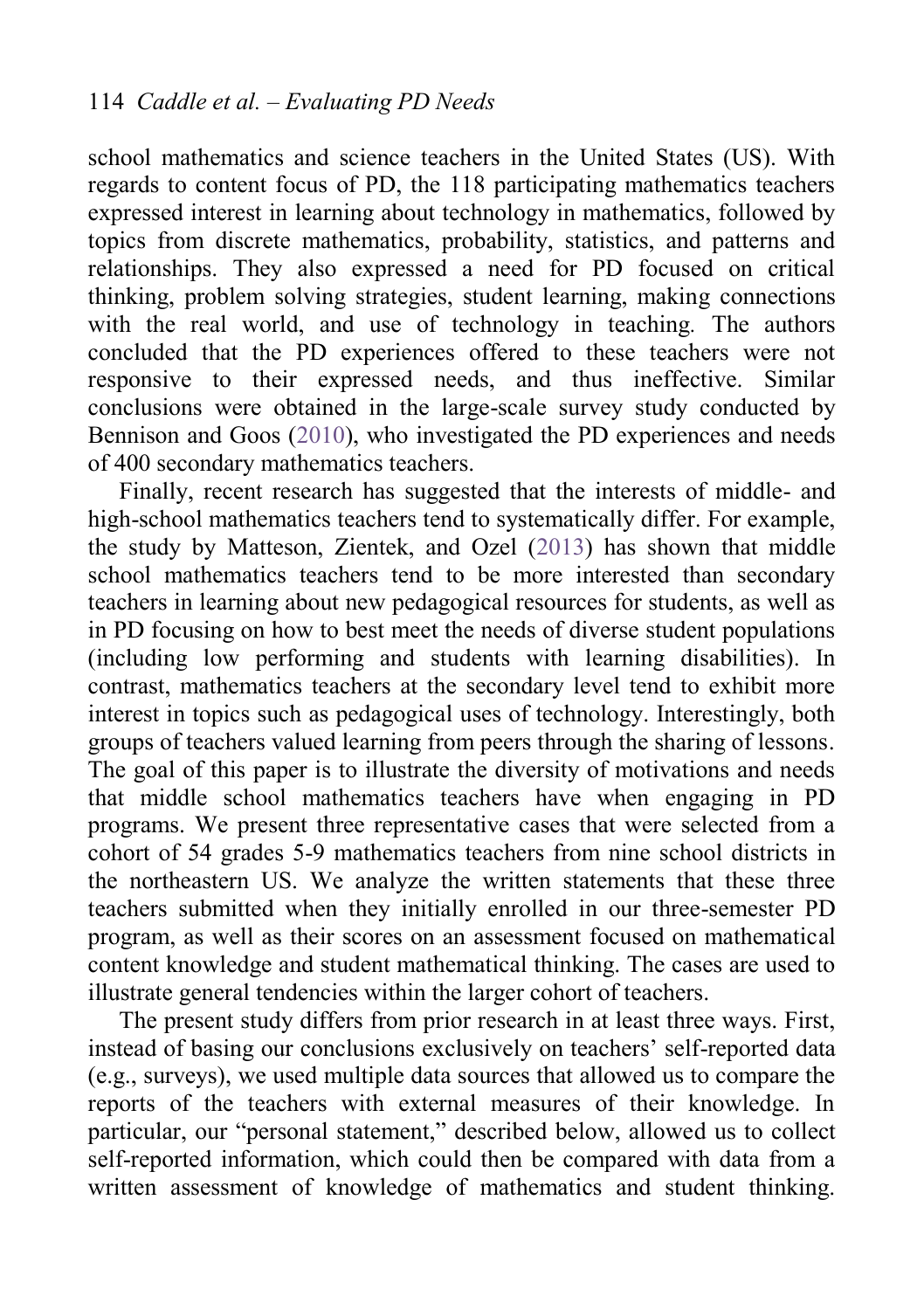Second, the studies described above [\(Bennison & Goos, 2010;](#page-23-4) Beswick, [2014;](#page-23-2) [Chval et al., 2008\)](#page-23-3) have evaluated the needs of teachers with regards to specific types of knowledge; for example, only mathematical content or only pedagogical concerns. In contrast, the personal statement utilized in this study allowed teachers to freely describe their own strengths and weaknesses, regardless of whether these were specific to subject-matter knowledge, pedagogical knowledge, or other. Finally, our study attempts to investigate the extent to which certain teacher characteristics might be associated to specific PD motivations and needs. In particular, our study focuses on the variables "years of teaching experience" (YTE) and "educational background."

The educational backgrounds of grades 5-9 mathematics teachers in the US vary widely, especially because the requirements for licensing mathematics teachers have shifted over time. Today, we might find two 6th grade teachers with different backgrounds in adjacent classrooms: one may hold a primary school license and have taken few to no post-secondary mathematics courses; the other may hold a middle school license and a master's degree in mathematics. While there are differences in the current requirements across states in the US, in the three states represented in this study, licensure types overlap in the middle grades. For example, in one state included in this study, primary school teachers hold licenses for grades 1-6, while middle school teachers hold licenses for grades 5-8 and high school for grades 8-12. Each of these different licenses has different requirements for standardized testing prior to licensure and for educator preparation courses. As a result, in the band of grades 5 through 9 covered by this study, some teachers will have had little to no college-level mathematics coursework, while others may have four-year degrees in mathematics. Due to these widely differing requirements, teachers come to the classroom with different backgrounds as a matter of institutionalized processes, not just because of individual differences.

#### **Method**

#### **Participants**

This study is based on a cohort of 54 mathematics teachers who taught grades 5 through 9 (students from 11 to 15 years of age) in nine school districts in the northeastern US. These teachers were applying to participate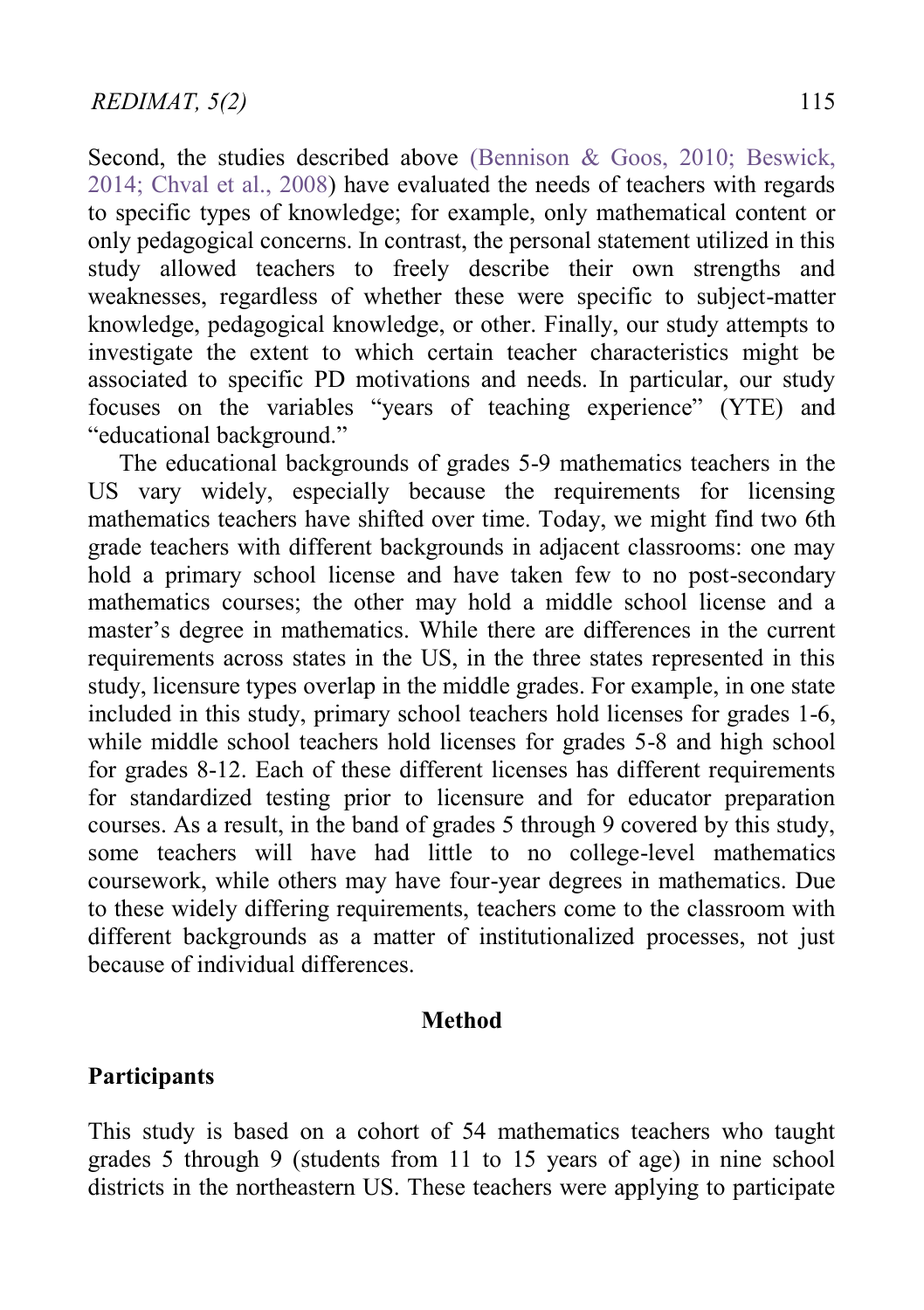in a grant-funded PD program for mathematics teachers [\(Teixidor-i-Bigas,](#page-25-3)  [Schliemann, & Carraher, 2013\)](#page-25-3). Teachers from partner districts were invited to participate through the mathematics coordinator in their district. The program did not have any application criteria, other than teaching the appropriate grade level in a partner district. There were 48 female teachers and 6 male teachers, ranging from 24 to 64 years of age (average  $= 41.1$ , standard deviation  $= 10.657$ ). Their professional experience as mathematics teachers ranged from 0 years (2 months) to 25 years (average  $= 9.1$ , standard  $deviation = 6.198$ .

When they enrolled, teachers were told that the PD program would focus on algebra and the mathematics of functions as they relate to the middle school curriculum, and that they would explore the multiple perspectives on mathematics employed by mathematicians, scientists, teachers, and students. They were told that the goal of the program was to improve students' deep understanding and enthusiasm for mathematics by involving their teachers in an intellectual community. They were also told that the program was designed to offer a broad, unified framework from which to view the mathematics they currently taught.

#### **Data Sources**

Prior to starting the PD program, we asked teachers to complete the following two items:

#### **Application and personal statement**

Teachers were asked to complete an online application to provide us with information about their educational background, teaching experience, and biographical data. In addition, they were asked to upload a personal statement of no more than 1,000 words, including information about their motivations and needs ("*Who or what influenced your decision to apply to the [PD] program?*"), goals ("*In what ways do you hope that participation in the [PD program] will impact you personally and professionally?*"), and mathematical biography, including their strengths and weaknesses ("*What math do you find most interesting or enjoyable? What math do you find particularly easy or challenging to teach? What math do you find your students enjoy most? What math seems most challenging for them? What math are you hoping to learn more about in these courses?*").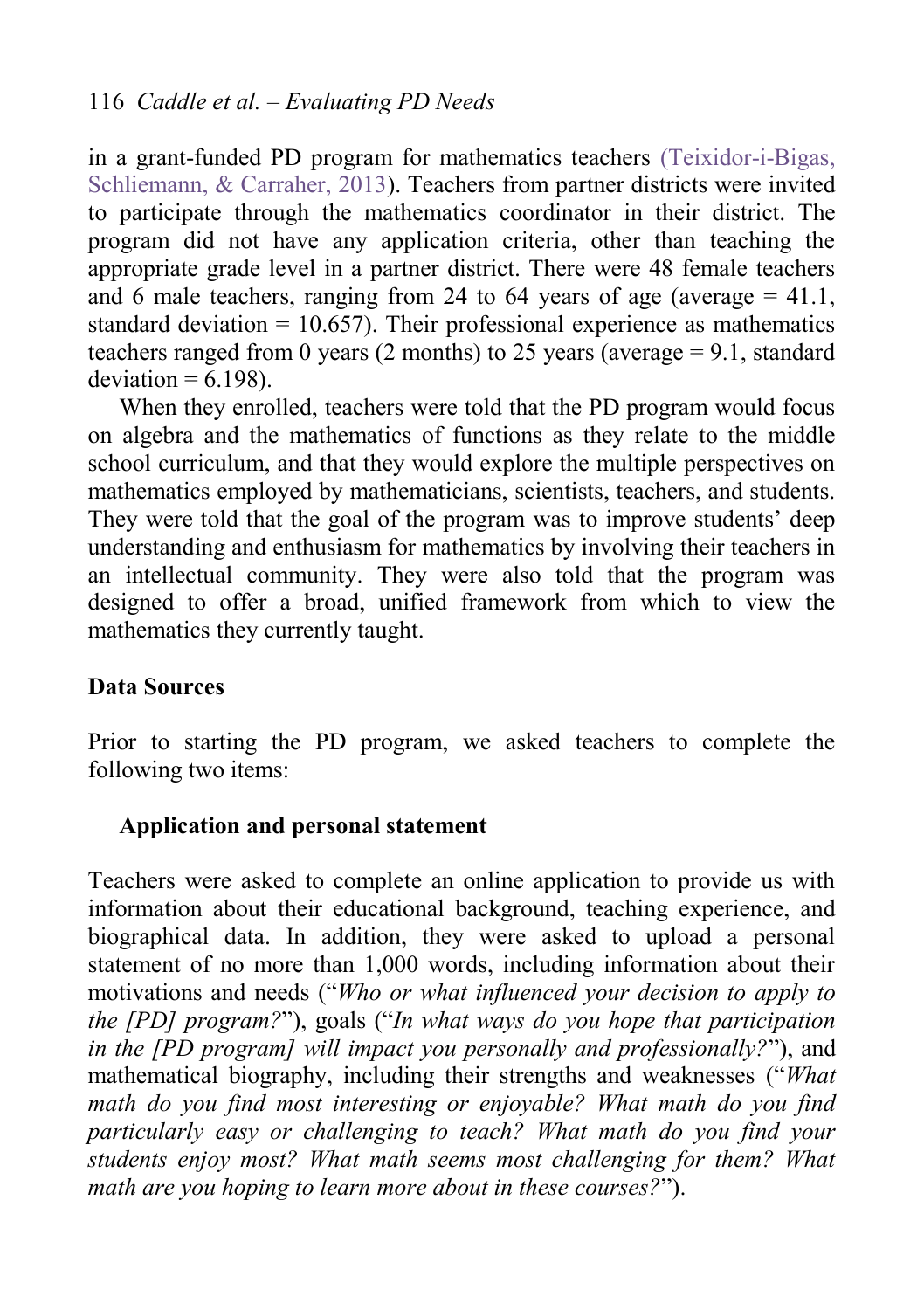### **Assessment of teachers' knowledge of mathematics and students' mathematical thinking**

In addition, teachers completed a mathematics assessment online. Its purpose was to evaluate changes and progress in the teachers' mathematical knowledge as a result of participating in the PD. Thus, teachers took the assessment at the beginning of the first course (between two weeks prior to and two weeks after the first day of the course) and again after completing the three semester-long courses. Since this study focuses on teachers' initial motivations and needs and does not look at their changes over time, we look only at the results of the initial assessment. The assessment was designed by the research team to cover mathematical content relevant to the goals of the program. Specifically, items were chosen that drew upon understanding of algebraic relations, functions, and their representations. This included being able to generalize mathematically and to use and operate on an unknown, as well as to work with rational numbers, the real line, and the coordinate plane. In addition, items were chosen to cover a variety of written representations, including tables, graphs, pictures, algebraic notation, and written language. Where available, the research team selected assessment items from existing sources with past performance data [e.g., Trends in International Mathematics and Science Study [TIMSS], Foy & Arora [\(2009\)](#page-24-5); National Assessment of Educational Progress [NAEP], US Department of Education [\(2007\)](#page-24-6)]. If no existing items were found to cover an area relevant to the program, the research team designed new items. The items designed by project researchers account for 16 (out of 47 possible) points on the assessment.

 Some of the items had been used with students on a prior project. As a result, and because of our interest in how teachers understand students' mathematical thinking, we also included samples of student work, and asked teachers to interpret and respond to the student productions.

#### **Analysis**

The 54 personal statements submitted by the participating teachers as part of their online application were analyzed through lexicometry [\(Lebart, Salem,](#page-24-7)  & Bècue,  $2000$ ). The software used was DtmVic (version 5.6), which is available online (visit: [http://www.dtmvic.com/05\\_SoftwareE.html\)](http://www.dtmvic.com/05_SoftwareE.html). Among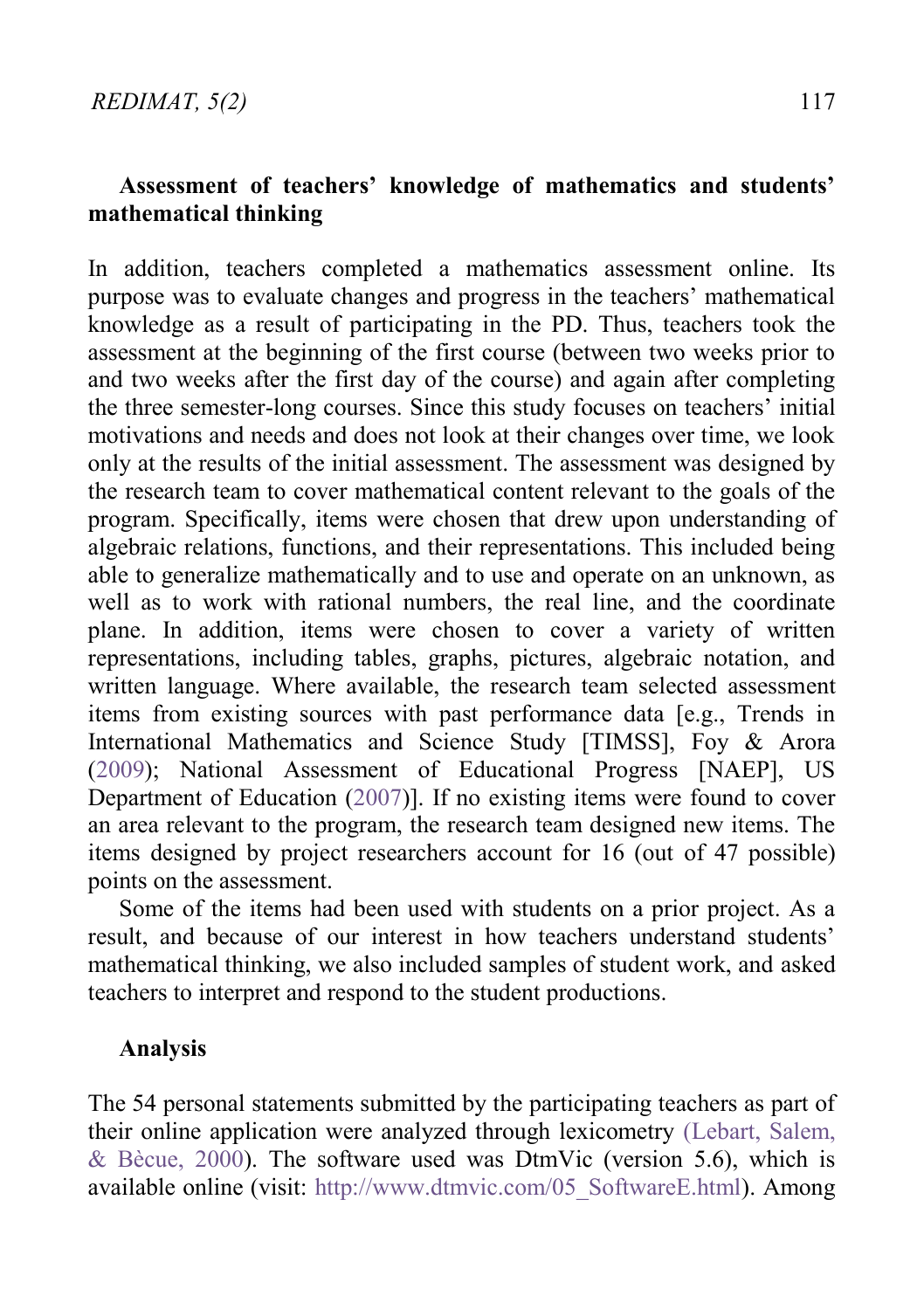other functionalities, lexicometry allows the investigator to: a) study the existence of lexical differences in the verbal/written productions of several groups of participants (in this study, teachers grouped according to different variables, as described below), and b) rank the participants within each group according to how representative the individual is of the group, based on the lexicon used, from most to least representative. Regarding teachers' mathematical content knowledge, the scores in the assessments before participating in the PD were analysed using an analysis of variance (ANOVA). IBM SPSS Statistics (version 23) software was used to analyse the data. Finally, teachers' responses to the item focusing on students' mathematical thinking were analysed qualitatively.

#### **Case selection**

The three cases selected for this study, Marissa, Judy, and Katherine (all pseudonyms), were identified on the basis of the lexicometrical analysis of the personal statements. Following the taxonomy used by Ghaith and Shaaban [\(1999\)](#page-24-8), we split the 54 participating teachers into three groups based on their amount of prior teaching experience: beginning teachers (less than five years of teaching experience [YTE]), experienced teachers (between five and 15 YTE), and highly experienced teachers (more than 15 YTE). Marissa, Judy, and Katherine were the most representative participants from each of these three groups, respectively, when we compared the statements according to the variable YTE. By "most representative" we mean that each one was the person within their YTE group who most frequently used the words and phrases that were statistically associated with that group.

The correlation between YTE and teacher's age was significant,  $r(51) =$ .49,  $p < .001$ . In other words, the older teachers are, the more YTE they tend to have. Further, these two variables (YTE and age) were also associated with the variable educational background. The participants in our project had a variety of educational backgrounds, which we grouped into two broad categories:

 *Mathematics*: Teachers who earned their bachelor's or master's degree in disciplines that involve significant study of mathematics, such as Mathematics, Mathematics Education, Physics, Engineering, Biology, or Chemistry (21 teachers).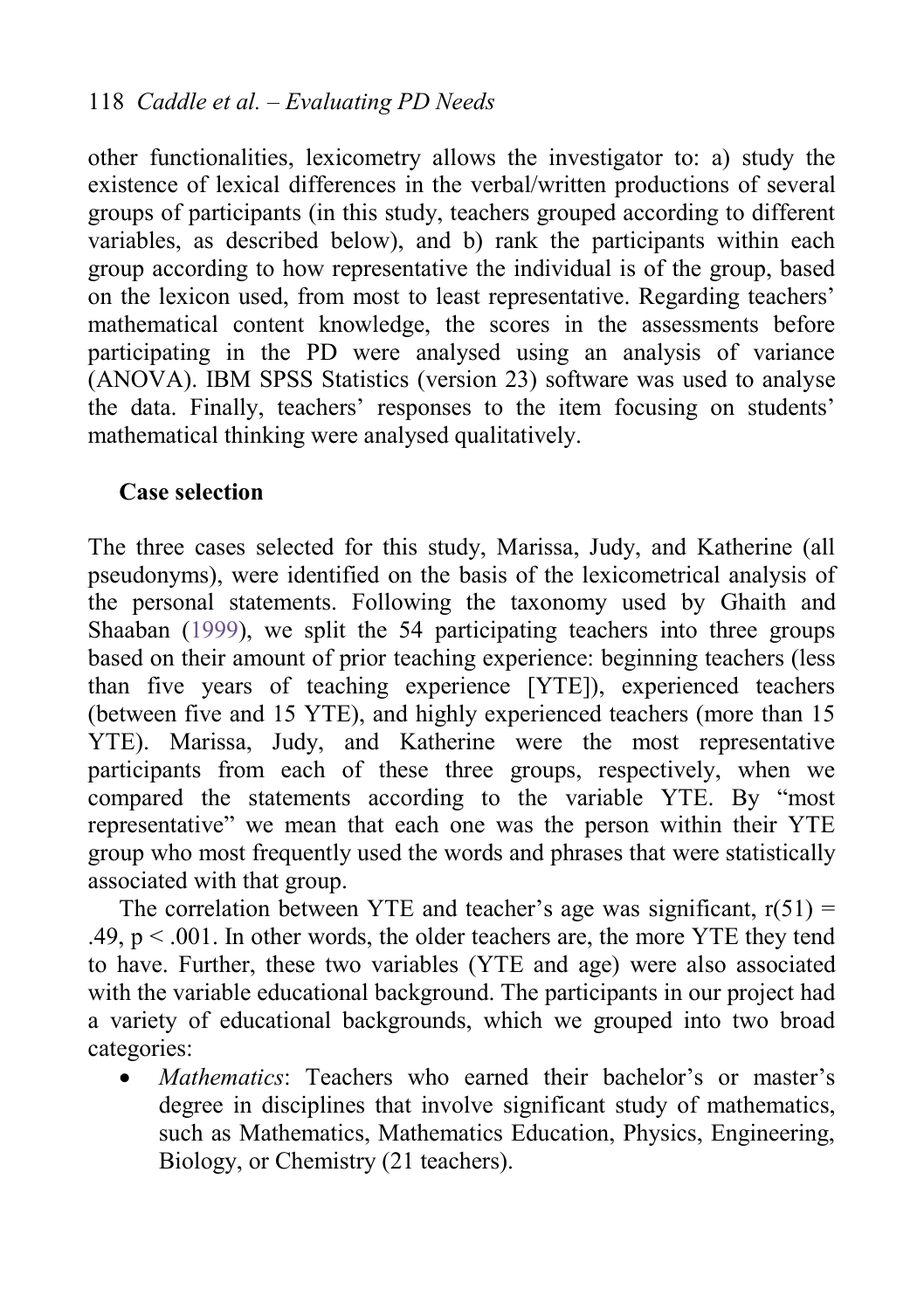*Non-mathematics*: Teachers who earned their bachelor's or master's degree in disciplines that do not involve significant study of mathematics, such as History, English, Special Education, Theology, or Literature (33 teachers).

As shown in Table 1, most teachers in the "Less than 5 YTE" group belonged in the "Mathematics" educational background group, whereas most teachers of the two other YTE groups belonged in the "Non-mathematics" educational background group. In particular, note that only one teacher with "More than 15 YTE" belonged in the "Mathematics" group, whereas 12 belonged in the "Non-mathematics" group.

#### Table 1

*Relationship between teachers' Years of Teaching Experience (YTE) and their Educational Background* 

|             | $\cdot$        |                               |                 |       |
|-------------|----------------|-------------------------------|-----------------|-------|
|             |                | <b>Educational Background</b> |                 |       |
|             |                | Mathematics                   | Non-Mathematics | Total |
| Years of    | Less tan 5 YTE | 10                            |                 |       |
| teaching    | Between 5 and  | 10                            | 14              | 24    |
| experience  | <b>15 YTE</b>  |                               |                 |       |
| (YTE) in    | More tan 15    |                               | 12              |       |
| Mathematics | <b>YTE</b>     |                               |                 |       |
| Total       |                | 21                            | 33              |       |

 A chi-square test on the two-way contingency table above was conducted to evaluate the differences in the proportions of Mathematics to Nonmathematics across the three levels of YTE. The proportions were found to be significantly related, Pearson  $\chi^2$  (2, N=54) = 8.244, p = .016. The two pairwise differences that were significant were between "more than 15" and the other two levels. The three cases featured below belonged in the cells highlighted in bold, which had the highest numbers of participants for the variable YTE.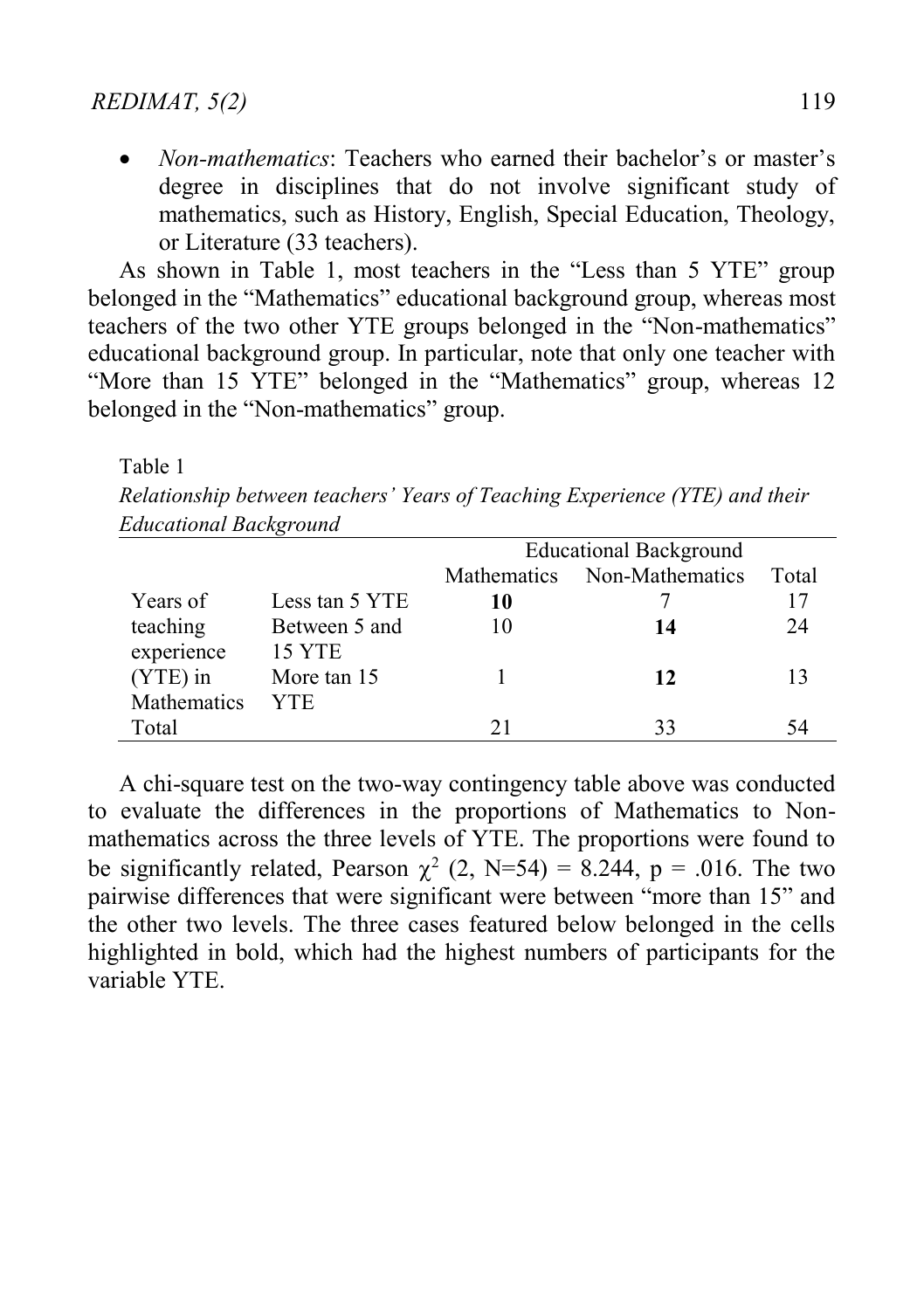#### **Results**

#### **Application and Personal Statement: Teachers' Declared Motivations and Needs**

#### **Case 1, Marissa: "I want more ideas on how to create an active role for the students within my classroom."**

Marissa was a high school teacher born in 1986. She earned a B.S in Mathematics in 2008 (with a minor in Secondary Education), and a Masters in Education in 2010 (with an emphasis on Secondary Education). Thus, she belonged in the group Mathematics described in the 'Case selection' section. When Marissa wrote her personal statement, she was teaching Algebra I and II and had held a full-time teaching position as a grade 9-11 mathematics teacher for one year. Prior to that, Marissa worked as a substitute teacher for one year and had several months of experience as a mathematics teacher intern. Overall, she focused on describing how teaching and learning should occur in an ideal scenario, but claimed that she needed new strategies to bring these ideas into the classroom.

 Marissa's statement contained many references to students and to the processes of teaching and learning. The main goals she expressed were twofold. First, she wanted to better motivate her students to learn mathematics more deeply and to be more active and engaged in the classroom (e.g., "*My goal is to encourage students to ask questions; I request that my students enter the classroom prepared to be challenged and willing to struggle with a concept in order to understand it more; I want more ideas on how to create an active role for the students within my classroom*"). Her second goal was to improve her teaching strategies by incorporating new activities and projects in her teaching ("*My hope is that the [PD program] will provide me with more strategies in inspiring my students and making mathematics more accessible to them; I hope to gain more strategies and insight on how to teach algebraic topics more effectively*").

 In contrast, Marissa talked very little about mathematics and did not mention any need to improve her mathematical knowledge through our PD program. As mentioned above, Marissa had a bachelor's degree in mathematics, and her statement implicitly conveyed her perception that she had the mathematical content knowledge required, and now she just needed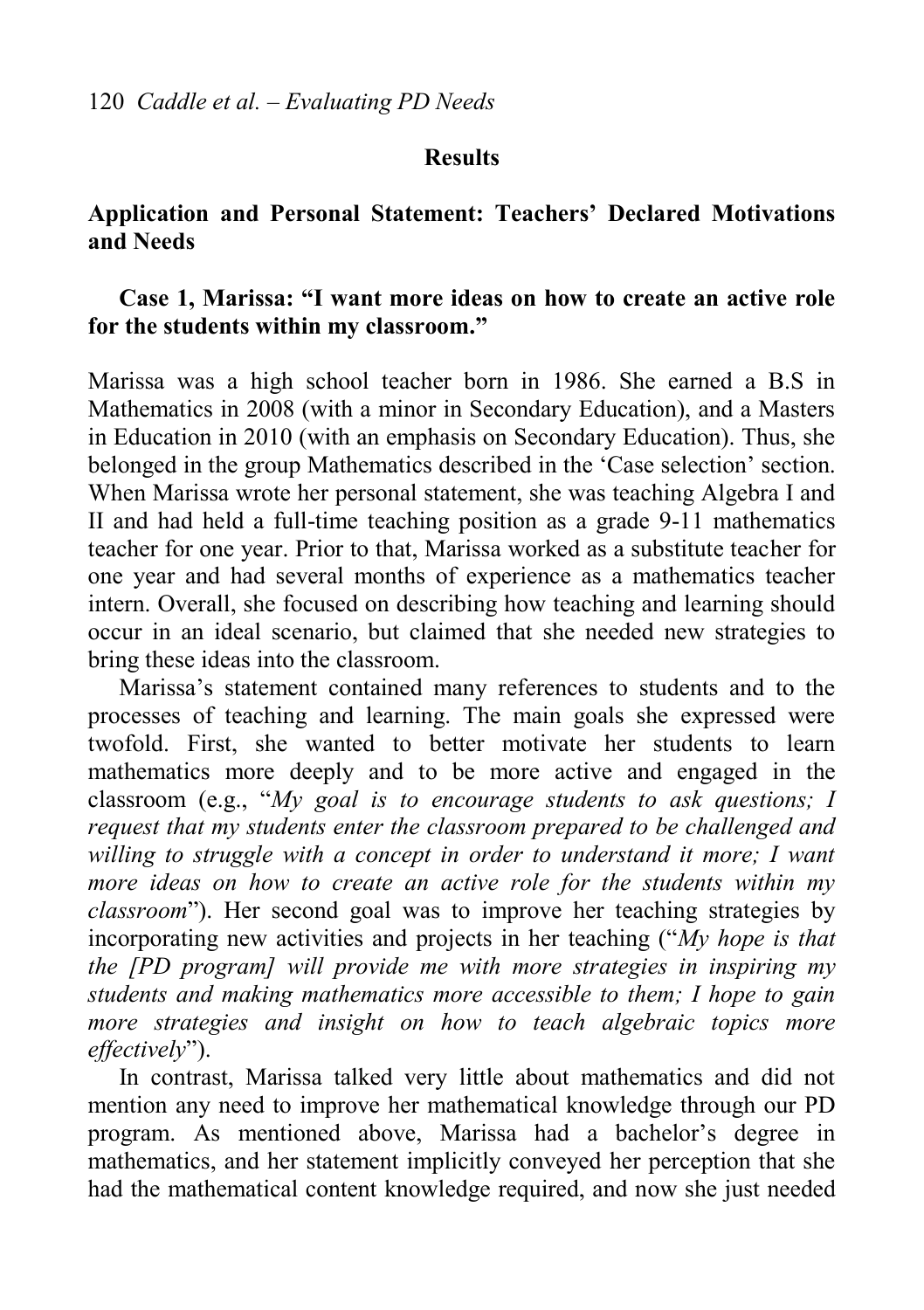to improve her pedagogical knowledge and skills. Perhaps because she had only been teaching for a few years, Marissa did not describe much about the way she taught. This radically differs from the two teachers featured below. Judy and Katherine, who provided a wealth of details about their teaching approaches. Instead, Marissa repeatedly mentioned that she needed to, hoped to, or wanted to learn new teaching skills during the PD program (e.g., "*By collaborating with professionals from [name of institution], I hope to be able to design lessons that engage and introduce new mathematics topics as familiar and related to their world; I hope to learn more skills that will allow me to help students who are not getting material right way to eventually be competent and confident in using new math skills*"). As can be seen in these examples, the teaching skills were described in a rather general way, without reference to specific elements (e.g., "*design lessons that engage and introduce new mathematics topics as familiar and related to their world*").

Based on the lexicon used, Marissa's statement was automatically selected as the most representative of the "Less than 5 YTE" group. As can be observed in the quotes presented above, words such as *Student(s)*, *Teach(er)*, *Teaching*, *Think(ing)*, and *Classroom* commonly appeared in the statements written by these beginning teachers (significantly more than in the statements of the other two groups). The statements of beginning teachers tended to be student-centered. For example, some of the most commonly repeated segments (i.e., chains of words) in these statements were "students have difficulty," "students struggle with," or "to help my students." In addition, these teachers used the terms *Understand* and *Understanding* significantly more than the other two groups (e.g., "understanding of mathematics," "a deeper understanding," "a solid understanding of," "my understanding of," "their understanding of"). The statements had a significantly higher proportion of sentences formulated in the first person singular  $(I, Me, My)$  and in future tense (e.g., "will allow me to," "will be able to," "will help me," "will help me better"). The idea of internal agency was prominent (e.g., "I want to be," "I want to learn," "I need to," "I will").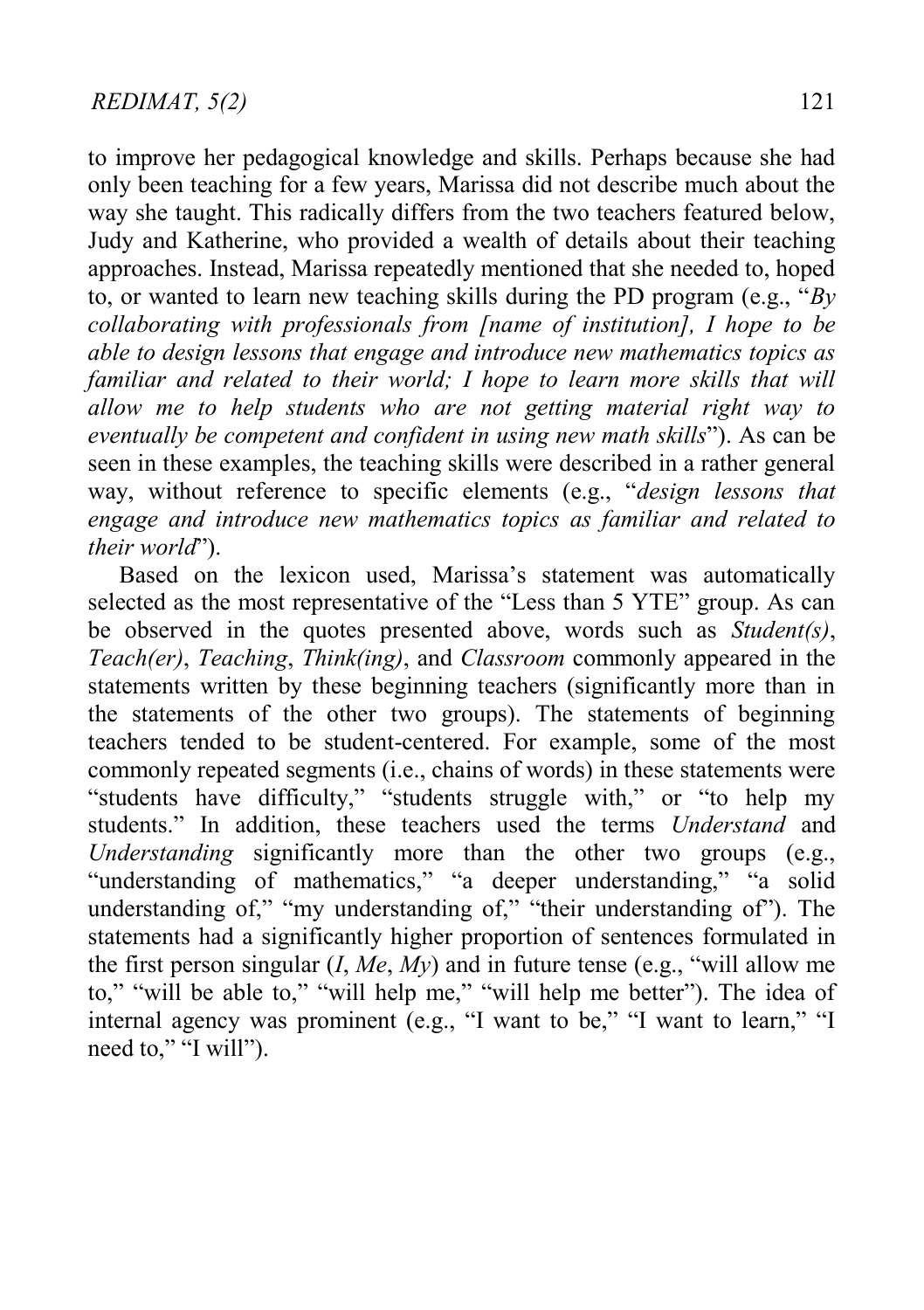#### **Case 2, Judy: "I want my students to see the deeper mathematical thinking so that they can be more successful in standardized tests."**

Judy was a middle school teacher born in 1963. She earned a B.S in Dental Hygiene in 1985, and Professional Teacher Certification in 2004 (Elementary Education Certification). She was included in the Non-Mathematics group. When Judy wrote her personal statement, she was about to start her seventh year as a mathematics teacher in a middle school. She was teaching  $6<sup>th</sup>$  grade at the time of enrollment in our PD program. Overall, she did not provide many details regarding her teaching philosophy and instead shared more about her experience as a teacher. She emphasized her experience and knowledge of students, but expressed concern about getting students to think more deeply about mathematics, as illustrated in the last part of the following quote: "*I am far enough along in my teaching career that I can create a relationship that makes my students want to learn for me. I am missing the piece that allows my students [to] access the understanding.*"

Judy explained that she needed to improve her teaching strategies to deal with students' fears, to help them learn more and better, and specifically, to help them with tests and to improve their scores. She stated that, "*I need to gain more understanding about the ways in which we measure students competency in these content areas and how I can better help my students understand*." Her statement was at times pragmatic and focused on students "getting it right." Judy also explained that she needed to improve her mathematical knowledge of certain topics that were particularly difficult or problematic for her to teach.

Her main goals were to improve her teaching strategies, and to a lesser extent to improve her mathematics knowledge. Her statements were often success-oriented: "*I find success with my average and above average students but I was failing my under-resourced students and my English language learners. Other schools are finding success in these areas, what are they doing that I was not able to do?*" Similarly, she wrote: "*My realistic goal is to see a significant increase in the number of students meeting the standard and seeing the number of students partially meeting the standard shrink. I believe we should be able to add 25% of our students currently partially meeting the standard to the percentage of students meeting the standard. […] if I could be able to make a difference in the percent of students able to access their math skills I would feel that I had met personal*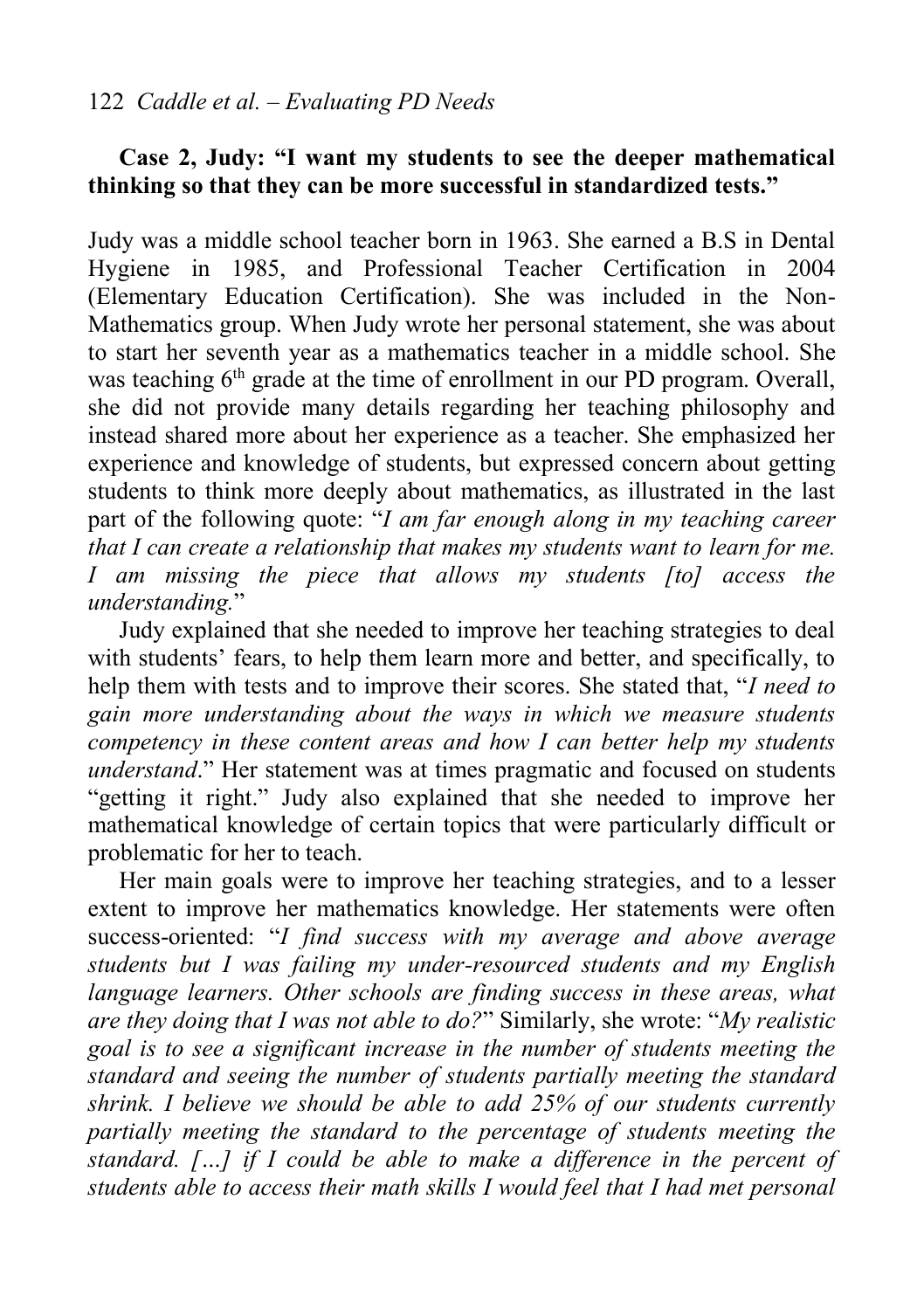*and professional success.*" Judy also perceived weaknesses in her ability to access students' deep mathematical thinking, e.g., "*The kids delight in the game playing but trying to get them to see the deeper mathematical thinking is very difficult for me*;" "*probability is the most challenging topic for me to teach*."

Judy's statement was automatically selected as the most representative of the group of teachers with between 5 and 15 YTE. The lexicon of her statement reflected the general lexical trend of the group. Words such as *Improve* (e.g., "I can improve my," "improve my teaching," "to improve my"), *Teaching* (e.g., "teaching of mathematics," "improve my teaching," "in my teaching"), and *Learning* (e.g., "learning more about," "my students are learning") were frequently repeated in these statements, reflecting the concern of this group for improving pedagogical practices in order to raise student achievement. In addition, the words *Mathematics* and *Mathematical* were frequently identified in the statements, which indicates the motivation of these teachers to improve their content knowledge (e.g., "my understanding of mathematics," "middle school mathematics," "teaching of mathematics").

#### **Case 3, Katherine: "We need help with the math."**

Katherine was a middle school teacher born in 1968. She earned a B.S in Elementary Education, and a masters of arts in teaching degree in 2004. She held Professional Certification as a grades 1-6 teacher. She was also coded in the Non-Mathematics group. The year she enrolled in our PD program she was teaching mathematics in  $5<sup>th</sup>$  grade. She had been teaching Mathematics for 19 years. In the past, she taught grades 2, 4, 5, and 6 as a general educator, as well as English and social studies to grades 6-8 students. The main theme in Katherine's statement was her need to improve her mathematics, as illustrated in the following: "*My math knowledge is very limited because mathematics is challenging -- for me and for many other people, including math teachers! WE need to learn more mathematics (algebra, geometry, proofs, etc., etc., etc.). The [PD program] is a great opportunity for us to collaborate and work with other teachers!!*"

Katherine frequently reiterated that mathematics was difficult for her: "*Mathematics for many is not their favorite subject or it just does not come easily for them. I am one of those people. And, yes, I am a math teacher*." Katherine described her history with mathematics as a challenging process: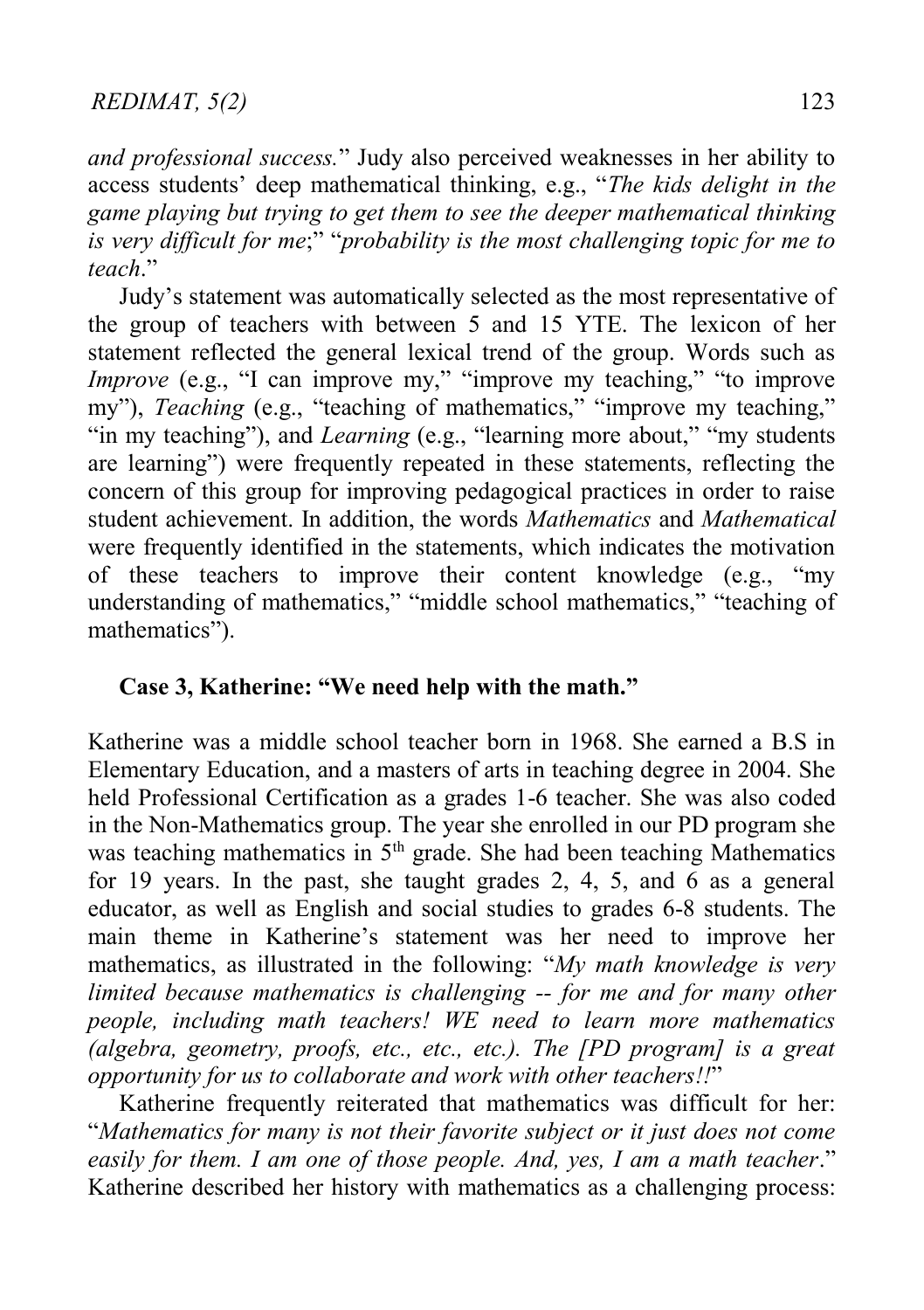"*Growing up I struggled with math. I will never forget my freshman year in high school and algebra I. I worked so hard. I appreciated that my teacher gave partial credit on tests because he could see that you at least understood part of it.*" Katherine was frank about her shortcomings, both in her statement and with her students: "*As a math teacher, I am honest with my students; they know I struggled and want them to succeed. I let them know that there are things that are a bit difficult, and then there are the fun topics like graphs and geometry*." Katherine's ultimate goal was to know more mathematics to teach better: *"In order to be an effective teacher I need to continue to be a student. Each class and discussion helps me to have a deeper understanding of the content I am teaching. Deeper understanding leads to better teaching*."

Katherine's statement was the most representative among the group of highly experienced teachers, with more than 15 YTE. As can be observed in the quotes presented above, this group of teachers tended to use mathematics specific terms such as *Math*, *Mathematics*, *Algebra*, and *Geometry*, showing their interest in furthering their content knowledge. Other words that were significantly more frequent in these statements were *Work*, *Opportunity*, *Skills*, *Teachers*, *Time*, and *Years* (e.g., "years I have"). An interesting adjective frequently identified in these statements was *challenging*, which alluded to these teachers' difficulties with the mathematical content knowledge itself. These statements had a significantly higher proportion of sentences formulated in the first plural person (*Our*, *We*). This plural phrasing was particularly common in the context of teachers' references to the struggles and difficulties with the content knowledge.

### **Assessment on Teachers' Knowledge of Mathematics and Student Mathematical Thinking**

Table 2 shows the results of the 54 participating teachers in the preassessment of their mathematical content knowledge, with the corresponding break down for the variable YTE. As can be observed, the teachers with the fewest YTE obtained the highest mean score on the teacher assessment, whereas the teachers with the most years of teaching experience obtained the lowest mean score. The differences in the mean pre-assessment scores when considered with YTE as a categorical variable were not significant under ANOVA ( $p = .063$ ). However, the correlation between years of teaching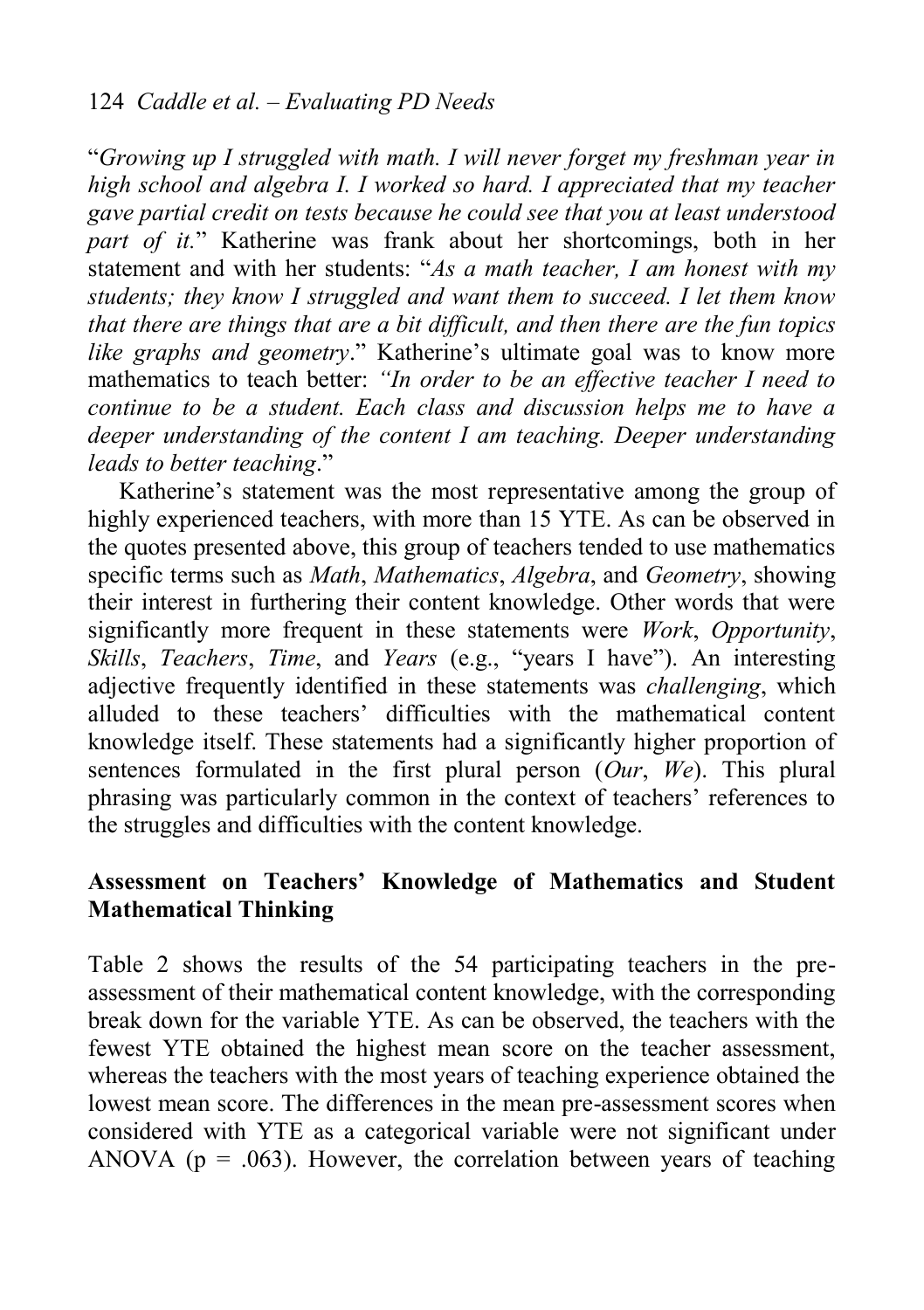| $p = .019$ . |  |  |  |
|--------------|--|--|--|
|              |  |  |  |
| Table 2      |  |  |  |

experience and teachers' pre-assessment score was significant,  $r(51) = -.32$ ,

| Pre-assessment scores by YTE |    |       |     |     |           |
|------------------------------|----|-------|-----|-----|-----------|
|                              | N  | Mean  | Min | Max | Standard  |
|                              |    |       |     |     | deviation |
| All teachers                 | 54 | 36.26 | 21  | 46  | 7.138     |
| Less than 5 YTE              | 17 | 38.82 | 22  | 46  | 5.681     |
| Between 5 and 15             | 24 | 36.37 | 24  | 46  | 6.639     |
| <b>YTE</b>                   |    |       |     |     |           |
| Greater than 15              | 13 | 32.69 | 21  | 43  | 8.625     |
| YTE                          |    |       |     |     |           |

 A one-way analysis of variance was conducted to evaluate the relationship between teacher educational background and their preassessment score. The ANOVA was significant,  $F(1, 53)= 5.50$ ,  $p = .023$ (see Table 3).

Table 3

*Pre-assessment scores by background*

|                    |    | Mean  | Min | Max | Standard<br>deviation |
|--------------------|----|-------|-----|-----|-----------------------|
| All teachers       | 54 | 36.26 |     | 46  | 7.138                 |
| <b>Mathematics</b> |    | 39.00 | 22  | 46  | 6.488                 |
| Non-Mathematics    | 33 | 34.52 | 21  | 43  | 7.072                 |

 For the three teachers described in the prior section, we can look in more detail at their scores and the details of their responses on the written assessment. As mentioned above, the teachers completed this assessment prior to participating in the PD program, as was the case with the statements analyzed above. As shown in Table 4, the three representative teachers followed the general pattern seen across the groups. That is, Marissa, with less than five YTE, had the highest pre-assessment score of the three teachers, and Katherine, with more than fifteen YTE, the lowest. It is of note that Katherine's score was much lower than the mean score for her group.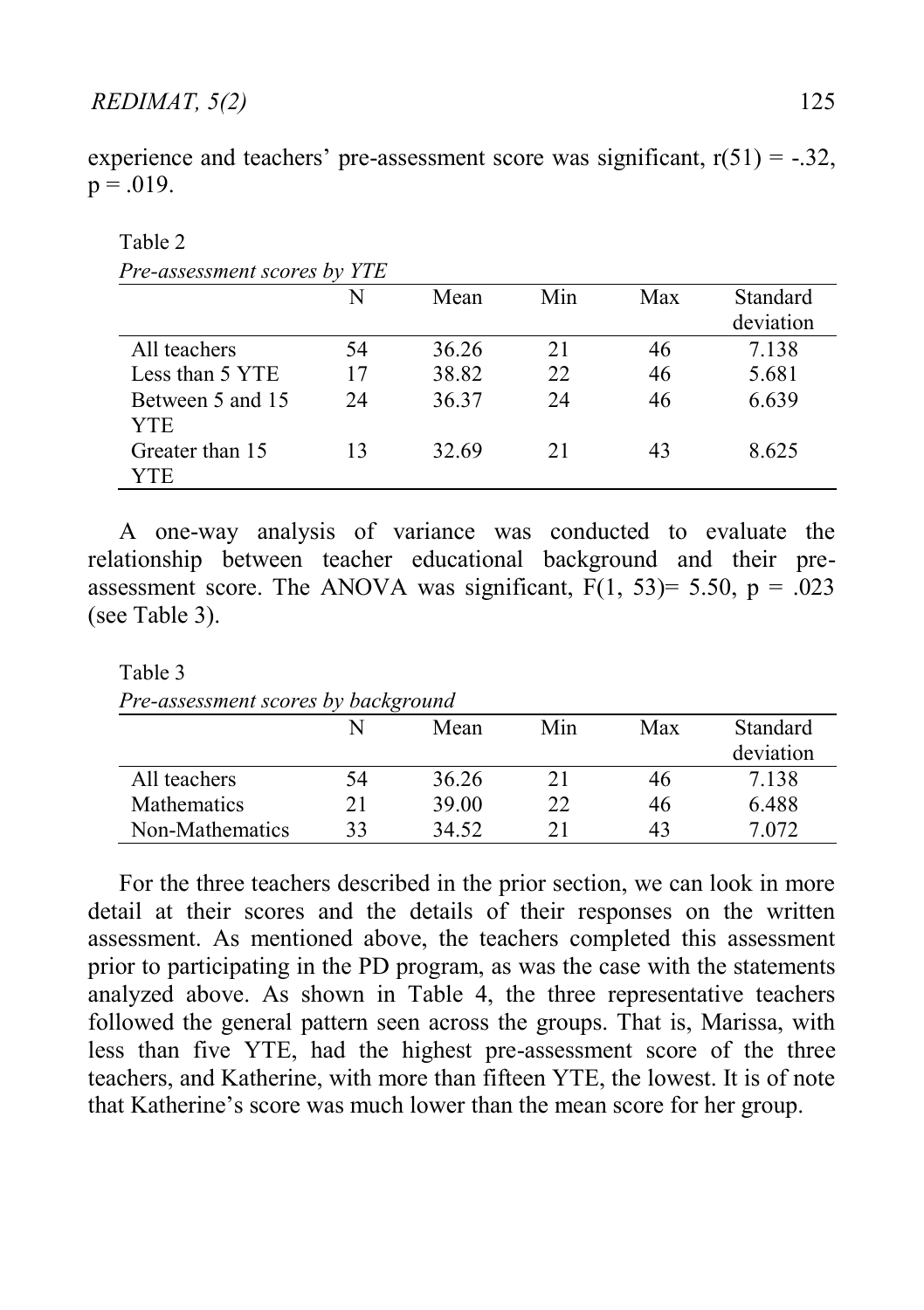#### 126 *Caddle et al. – Evaluating PD Needs*

Table 4

| Teacher assessment scores for three selected teachers |                |            |
|-------------------------------------------------------|----------------|------------|
| Teacher Name                                          | Pre-Assessment | Group mean |
| Marissa $(< 5 YTE)$                                   | 4 I            | 38.82      |
| Judy (5-15 YTE)                                       | 31             | 36.37      |
| Katherine $(> 15 \text{ YTE})$                        | າາ             | 32.69      |

However, what is most telling from this data is that their scores on the assessment accurately reflect their own self-assessment of their PD needs in terms of mathematical content knowledge. Marissa, having not addressed mathematical content knowledge, as a PD need at all, demonstrated competence by getting a high score on the assessment (the highest score in the cohort of 54 teachers was 46). Judy and Katherine's scores similarly reflect their perception of their own mathematical skills as evidenced in their written statements.

To expand on this connection, we examined one of the problems from the assessment, shown in Figure 1. The initial part of the question (the diagram and the first question, "How many sides would be in the 25th figure?") is taken from the NAEP (US Department of Education, 2007, identifier 2007- 8M7 #14). We had extended this problem in prior work with students, adding the question, "What will be the perimeter of the  $n<sup>th</sup>$  figure in the pattern?" because we wanted to examine students' generalization to the *n*th case. In the assessment for this project, we asked teachers to first respond to the questions themselves, and then (after their own response) to examine a sample student response taken from the prior project; the student work is also shown in Figure 1. Note that the teachers' own correct or incorrect responses (102 cm and  $4n+2$  cm) each counted for one point in the numeric assessment score above; their responses to the student work are not accounted for in the numeric scoring.

 We selected this problem for this analysis because it included the teachers' own mathematical work as well as examination, interpretation, and response to student work, which we consider to be an important task of teaching (see [Ball et al., 2008\)](#page-23-1).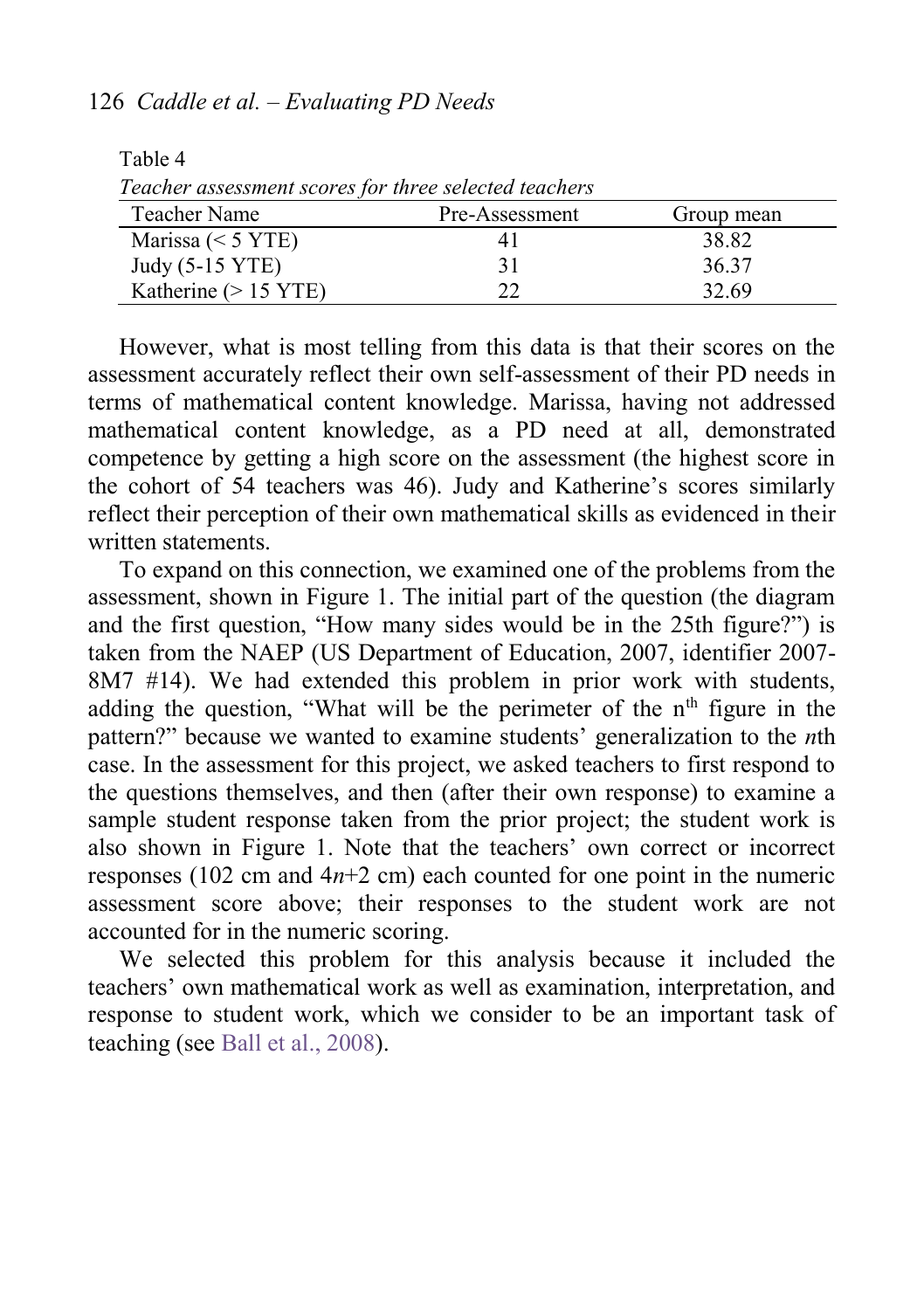|                                                                    | Timir 1<br>Financial                                                               |  |
|--------------------------------------------------------------------|------------------------------------------------------------------------------------|--|
|                                                                    | Permuter - feety<br>Personetex = 10 cm                                             |  |
|                                                                    |                                                                                    |  |
|                                                                    |                                                                                    |  |
|                                                                    | Hyste <sup>11</sup><br><b>Xingsatto</b> &<br>Nometer-Id.cm<br>Terramines - He can- |  |
|                                                                    | If the pattern of adding one hexagon to each figure is continued,                  |  |
|                                                                    | what will be the perimeter of the 25 <sup>th</sup> figure in the pattern?          |  |
|                                                                    |                                                                                    |  |
|                                                                    | d2                                                                                 |  |
|                                                                    |                                                                                    |  |
|                                                                    |                                                                                    |  |
|                                                                    |                                                                                    |  |
|                                                                    |                                                                                    |  |
|                                                                    | $10^{+}$<br>$4 \cdot 23 = 82$                                                      |  |
|                                                                    |                                                                                    |  |
|                                                                    | What will be the perimeter of the n <sup>th</sup> figure in the pattern?           |  |
| M.4H0                                                              |                                                                                    |  |
|                                                                    |                                                                                    |  |
|                                                                    |                                                                                    |  |
| Show how you found your answer.<br>Show how you found your answer. | the ends are<br>5 and the inside<br>hexagons are 4.                                |  |

*Figure 1*. Item asking teachers to interpret a student's mathematical thinking

 In Marissa's response, she got both the numerical case (102 cm) and the algebraic expression  $(4n+2)$  correct. She wrote that she used a table (which she refers to as an "input/output chart"). In her response to the student work, she seemed to recognize the student's strategy and addressed precisely how the student's formula could be corrected by replacing *n* with *n-2*. She said that the student recognized the pattern and knew to make an equation, though they stumbled on expressing "figure number minus 2 algebraically." She also pointed out that the student forgot to add the 10 in the first part. There were no statements that appeared to be unsupported by evidence from the student work. In terms of instructional support, Marissa suggested bringing the student's attention to where the correct expression is written for the numeric case, and using that to have the student identify each piece and explain where the "23 came from," using the 23 to make the connection to *n-*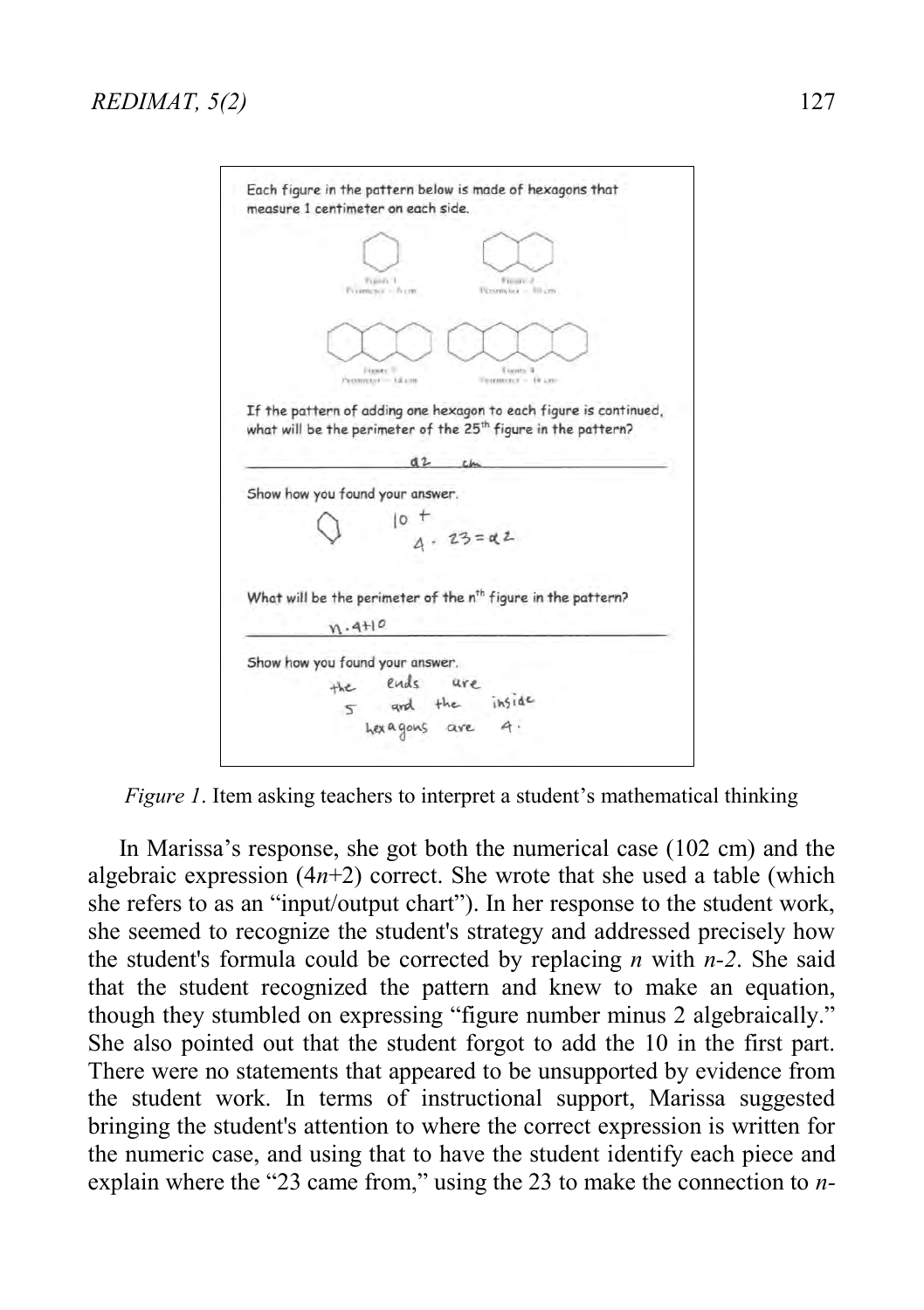*2*. She also mentioned a second strategy to help the student notice the "double counting."

Judy also correctly responded to both the numerical case (102 cm) and the algebraic expression  $(4n+2)$ , stating that she used "algebraic pattern" recognition." Her meaning is not definitively clear, although it suggests that she was focused on the recursive, or increasing by 4, aspect of the problem. In her response to student work, Judy saw many positive elements of the student's understanding, mentioning that the student understood patterns and knew to use multiplication. She also recognized that the student was making an "exception" for the end hexagons, elaborating that while she was not sure, perhaps the 23 was a way to consider only interior hexagons, and if so that it wasn't reflected in the formula. This suggests that Judy did recognize the trouble with the formula. In terms of working with the student, Judy suggested having the student "test his formula" and "look more deeply." There was nothing incorrect in this response, but the actions suggested were general and not targeted specifically to the student's response.

 In her own response, Katherine got the numerical case (102 cm) correct and the algebraic expression incorrect (writing " $6+4(n)$ "). She recognized the pattern and used that ("I noticed that with each additional hexagon the perimeter increased by 4 centimeters"), also stating that she "multiplied the number of additional hexagons times 4 then added 6 for the initial hexagon." It seems from her statement that she was able to extend the pattern to correctly get 102 without necessarily writing out each consecutive term, but not to generalize to the *n*th term using algebraic notation. In her response to student work, Katherine mentioned that the student forgot to add the 10, and also noted that the student understands perimeter. She also seemed to comprehend the strategy the student was using with interior/end hexagons: "The student also recognizes that he can multiply the number of interior hexagons by 4 to get the perimeter of the inner hexagons and then add the 10 for the hexagons on the end." For a response to the student, Katherine suggested having the student explain and then use manipulatives to show the problem, although she did not elaborate what the student could do with the manipulatives or how this might impact his or her work. As with Judy's response, there was nothing incorrect in Katherine's response to student work, but the suggestions were very general.

 The responses to this sample item can deepen the picture we already have from the teachers' statements and overall assessment scores. Marissa's statement reflected her concern about learning more about students and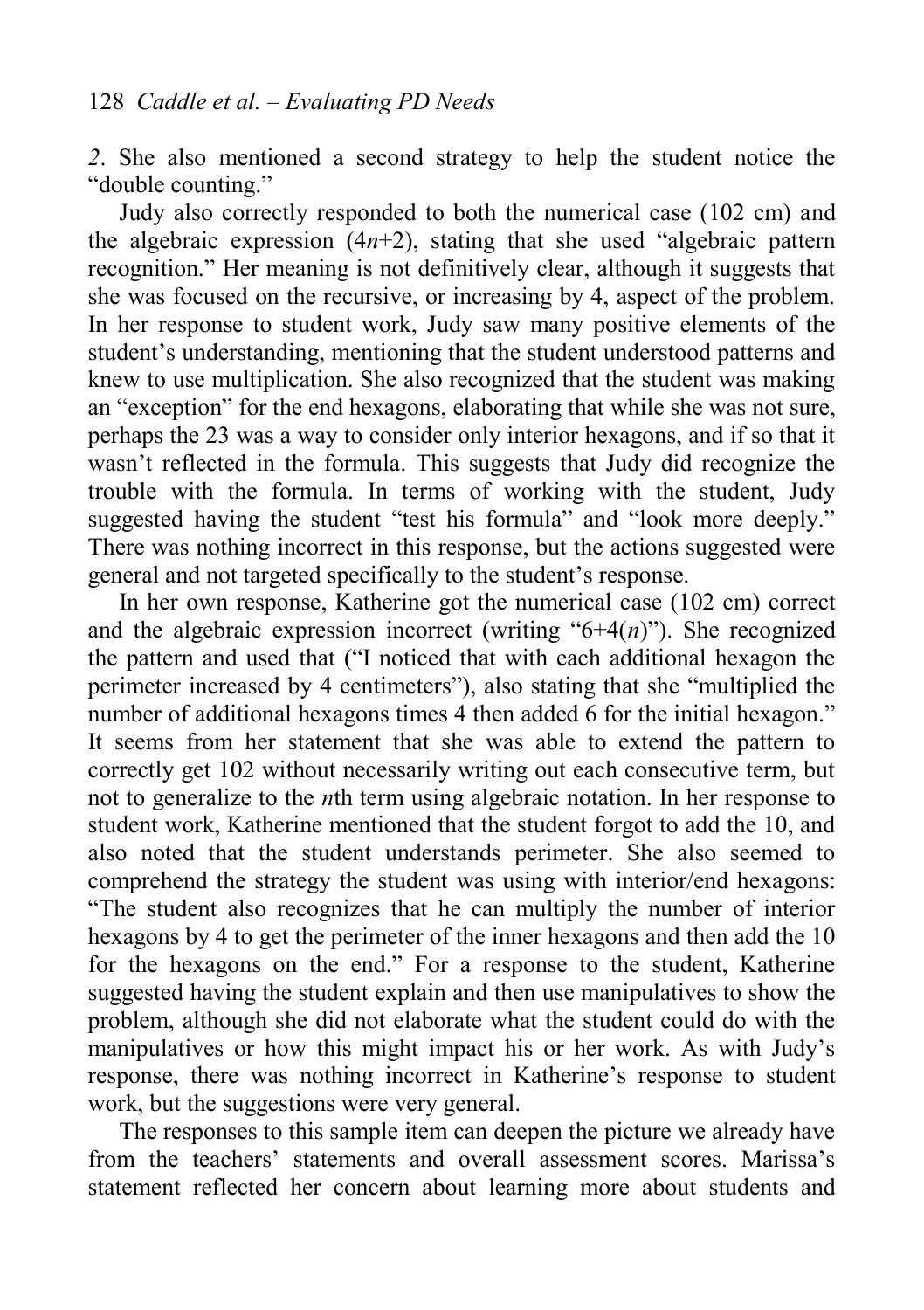pedagogy. However, at least in this isolated case, she is well able to parse the student's mathematical thinking. In addition to that, she also offers the most specific and targeted ideas for addressing the problems in the student's response. Her suggestions focus on this one case of student work, not on working on this problem with a general audience. In Judy's response, we see that she was able to handle the mathematical content, although she only tentatively identifies the problem with the student's formula for the *n*th case. This uncertainty may be connected to the generality of her suggestions for working with the student. Similarly, Katherine's case suggests that she was able to understand the student's reasoning. However, she wasn't initially able to offer any specific suggestions as to how to help the student. Noting that she wasn't able to correctly find the algebraic expression herself, perhaps she was not able to act as a guide here. It is also possible that she didn't find it necessary to base her recommendation on what the student had already done.

#### **Discussion and Conclusions**

While PD in mathematics is generally designed and implemented with the best of intentions, the research cited above demonstrates that one-size-fits-all PD has had limited success in promoting teacher learning [\(Darling-](#page-24-3)[Hammond et al., 2009\)](#page-24-3). Through the cases and data presented here, we have helped to fill in the picture about why this might occur. The vast differences in teachers' mathematical backgrounds and experience, and in their motivations and needs, indicate that in order to support teachers better, we need to *meet them where they are*. That is, we need to be able to find the right fit in PD programs in order to complement existing strengths and facilitate improvement in other areas. This is not straightforward, and we claim that the analysis provided here constitutes a useful first step. To summarize, we will argue that (1) teachers' needs and motivations vary widely, as shown by the three cases; (2) the combination of data sources used here supports giving teachers a voice in selecting their PD; and (3) we, as a field, need to explore various ways to determine teachers' motivations and needs accurately.

Regarding the first point, we described three cases. Katherine's case is perhaps the clearest in terms of showing motivations and needs that are well defined and aligned. She was specific in her request for help with mathematics content, and her assessment reflects this need. In this way, she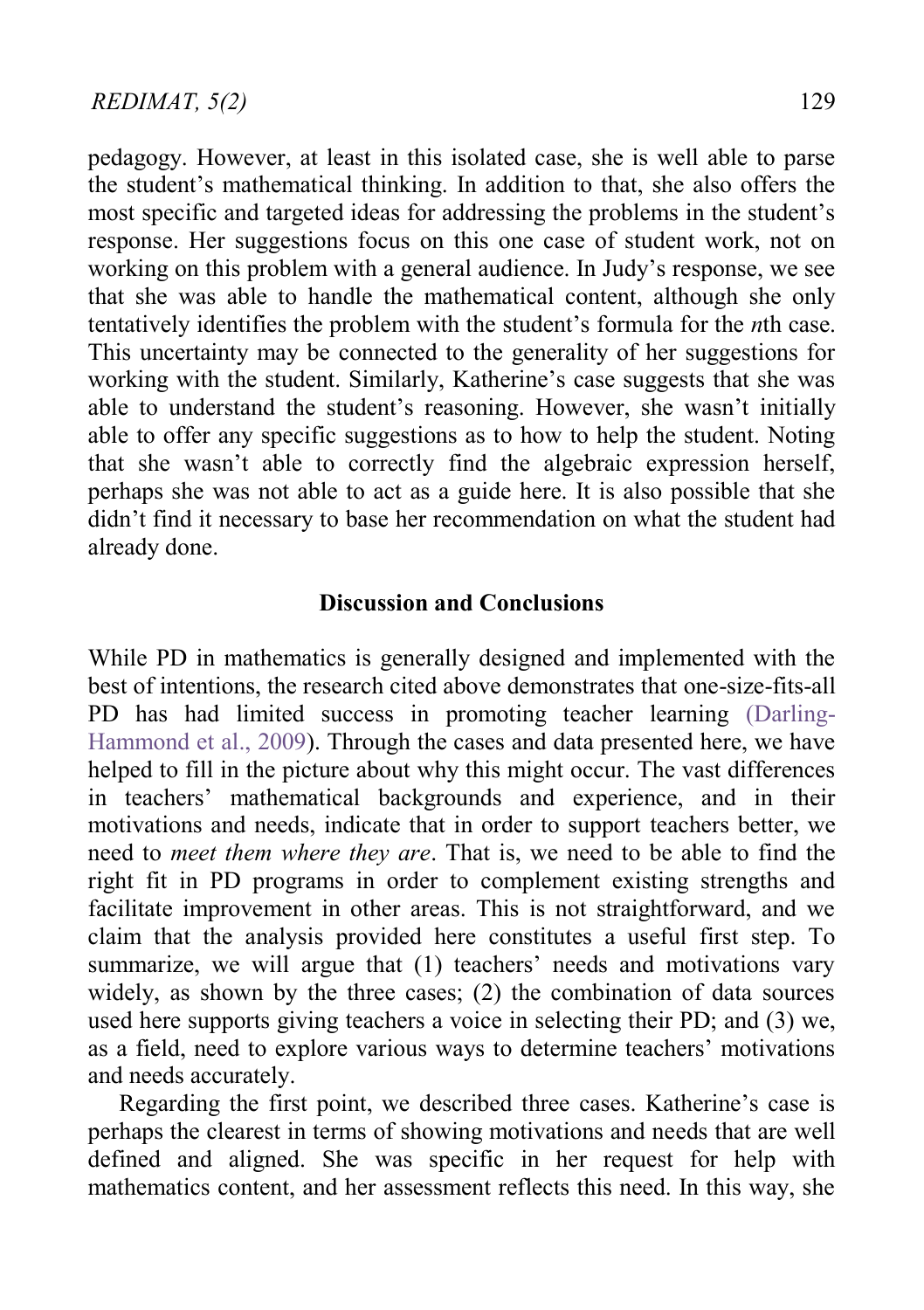was also consistent with the teachers surveyed in the research above who report needing help with content [\(Chval et al., 2008\)](#page-23-3). Other teachers, like Judy, may have needs that are harder to determine. Her score on the mathematical content assessment was not so low as to suggest an urgent need for support in this area, nor did she report in her written statement a significant need for help with content. However, she demonstrated a strong motivation to improve student test scores and stated that she had trouble getting students to access "deep understanding." Considering these elements, together with the fact that she was not as mathematically precise as Marissa in explaining the difficulty in the student work and how to address it, we conjecture that Judy would be especially motivated to participate in PD focused on how students are thinking about challenging mathematics, and how to help address specific misunderstandings. PD focusing on generic ideas related to mathematics teaching and learning might be, therefore, not suitable for teachers like her.

Marissa represented a group that addressed mathematics content infrequently in their personal statements, and, both in Marissa's case and the overall group, high scores on the content assessment support the omission. We also know that Marissa was strong at interpreting students' paper and pencil mathematical work. While we don't know if she was typical of the <5 YTE group in being able to parse the student thinking, it is worth considering how this aligns with mathematical content knowledge when planning PD. For example, in a PD program where teachers are asked to plan pedagogical supports, would teachers who cannot easily parse students' thinking need more time and support prior to engaging in planning interventions? Also of note is the contrast between Marissa and the teachers cited in the research above [\(Beswick, 2014\)](#page-23-2) who needed more support in mathematical content. This emphasizes the importance of recognizing different teacher motivations and needs; for instance, enrollment in PD focused on mathematical content knowledge would not be a productive use of time for Marissa and those with a similar profile.

The point of revisiting these cases is to show how vast the differences between teachers are. Prior studies have investigated teachers' motivations or needs, but we know very little about how teachers might aggregate into groups with different profiles. The lexicometry analysis conducted on the personal statements showed that groups of teachers with varying mathematics backgrounds and YTE seem to have different PD motivations and needs. By looking at the written assessment, both in total scores and in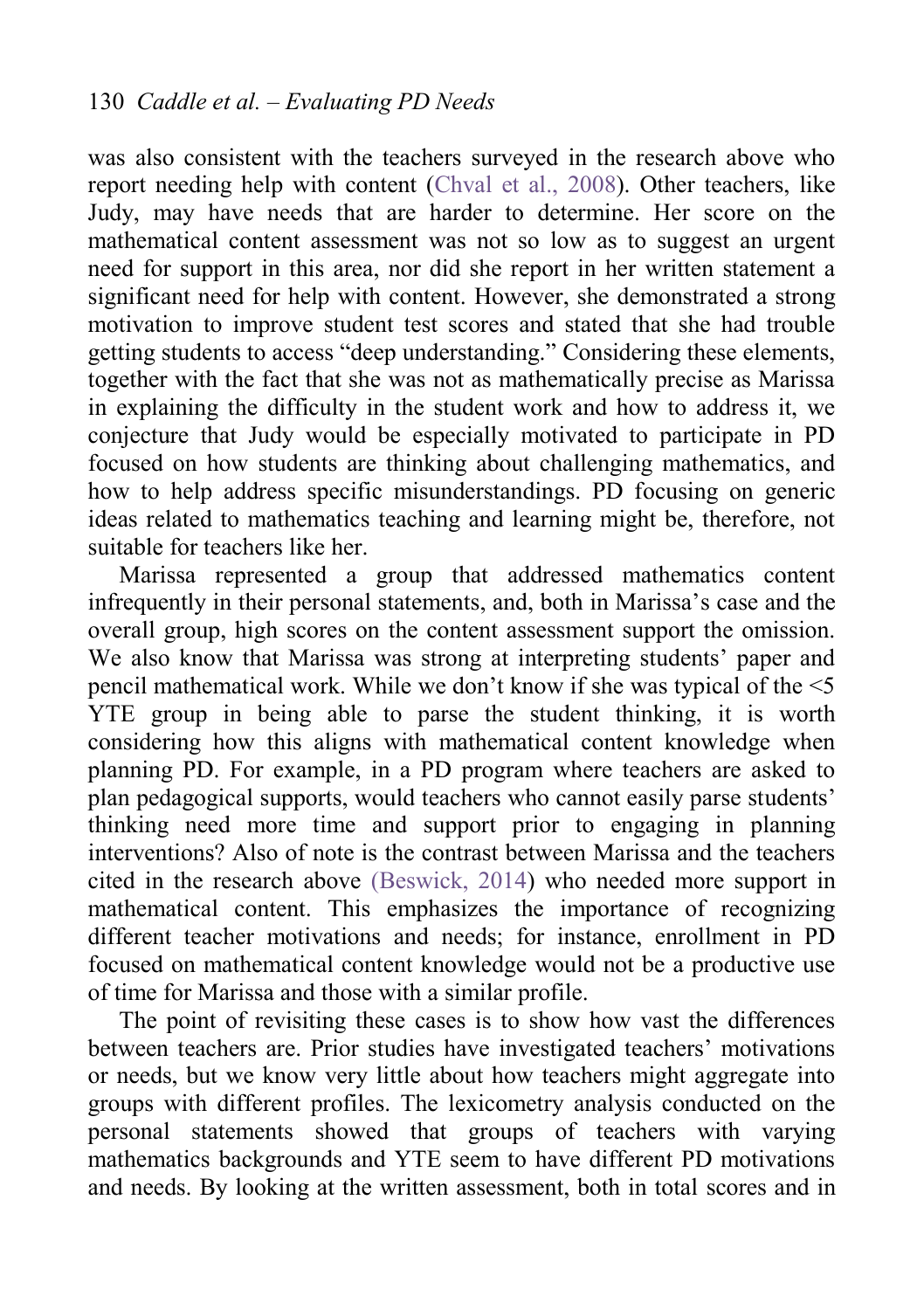student work, we can support the teachers' self-reported data. Our assessment shows that, at least in some ways, teachers were accurate in assessing their own strengths and weaknesses. We see that teachers, including Katherine, who claim to need help with mathematical content knowledge, are (as a group) self-aware and able to identify this need. This is particularly salient because the assessment data shows that variables such as YTE and mathematical *versus* non-mathematical background are associated with different levels of performance on the mathematical content. However, we do not claim that all teachers in each of these groups have the same motivations and needs. Instead, we argue that coherence between the data sources used here, the self-reported statement and the assessment, supports giving teachers a voice in selecting the focus of PD. This demonstrates the importance of identifying teachers' own motivations and needs prior to the design and implementation of the PD initiative itself (Bautista, & Ortega, 2015; [Desimone & Garet, 2015\)](#page-24-0).

Finally, we argue that as a field we need to explore other ways to find out how to align PD with teachers' motivations and needs. Although we show here that teachers were accurate in assessing their needs in mathematical content knowledge and to some extent in interpreting student thinking, one limitation is that these measures have not demonstrated the accuracy of their self-assessment in other areas. For example, Marissa claimed to need help with pedagogical strategies (e.g., "*My hope is that the [PD program] will provide me with more strategies in inspiring my students and making mathematics more accessible to them*"). With our available data sources we do not know if her statement was accurate, or if we could assess Marissa's PD needs better by visiting her classroom or using some other metric. Similarly, Katherine did not report difficulty with interpreting student thinking, but she had trouble being specific about the problem with the student work in the assessment (see Figure 1). We do not know if this was an isolated instance, if her focus on content-related needs overshadowed other needs that she would be aware of, or if she was not able to accurately self-assess in this particular area.

Our intent in this paper is not to make a universal statement about the value of our own measures, but to show the importance of using multiple ways of finding out what teachers' needs and motivations are. Indeed, other measures may also be helpful, and may complement this work to generate a broader picture of PD possibilities. As a field, this analysis should act as a starting point for thinking about what kinds of information we could collect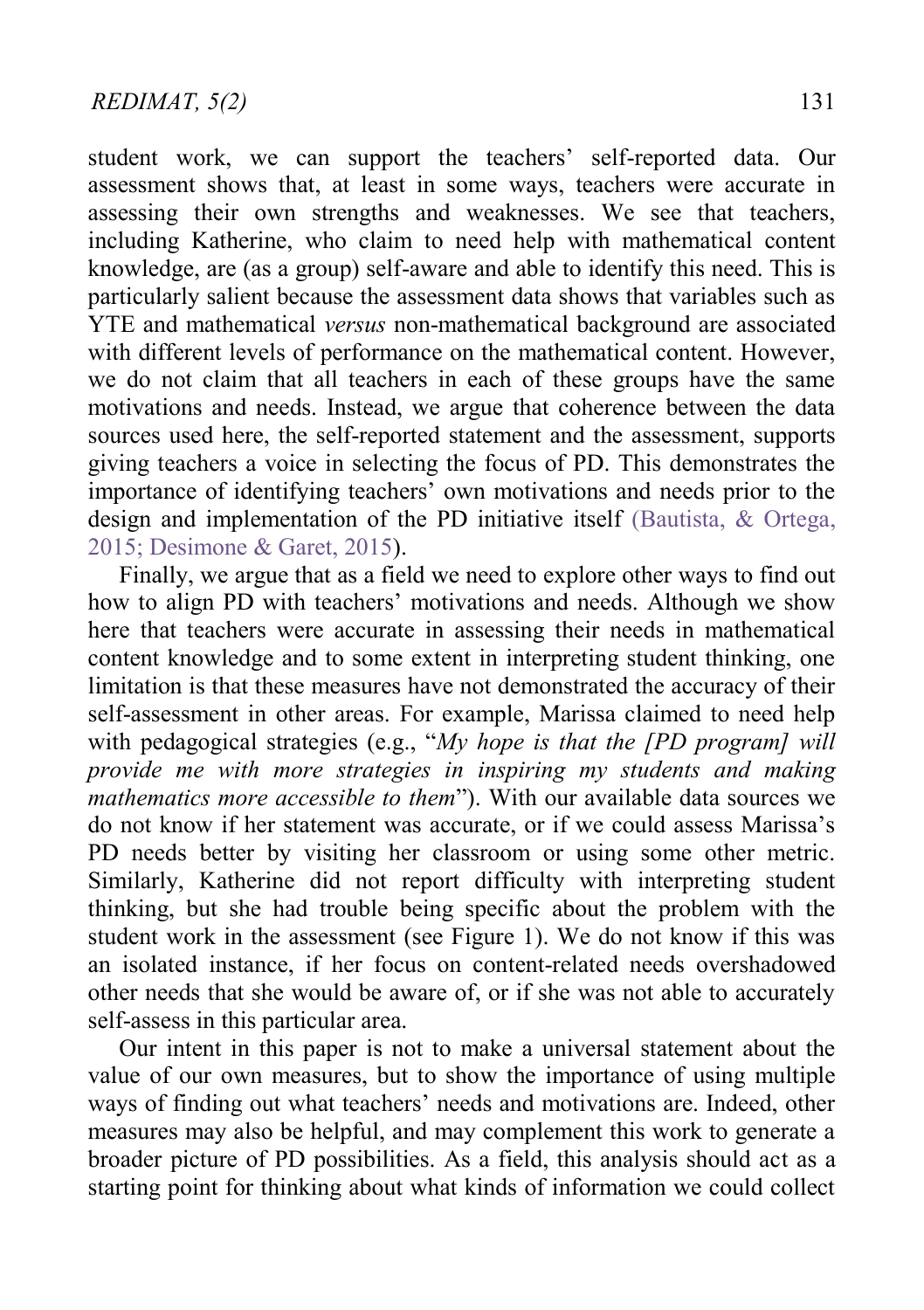in order to design more tailored and useful PD. Both researchers and PD providers should be creative and investigative in order to be responsive to and supportive of our teachers.

#### **Agradecimientos**

This study was funded by NSF MSP Grant #0962863, "The Poincaré Institute: A Partnership for Mathematics Education." The ideas expressed herein are those of the authors and do not necessarily reflect the ideas of the funding agency.

#### **References**

- <span id="page-23-1"></span>Ball, D. L., Thames, M. H., & Phelps, G. (2008). Content knowledge for teaching: What makes it special? *Journal of Teacher Education, 59*(5), 389-407. doi: [10.1177/0022487108324554](http://dx.doi.org/10.1177/0022487108324554)
- Bautista, A. & Ortega-Ruíz, R. (2015). Teacher professional development: International perspectives and approaches. *Psychology, Society and Education, 7*(3), 240-251.
- <span id="page-23-4"></span>Bennison, A., & Goos, M. (2010). Learning to Teach Mathematics with Technology: A Survey of Professional Development Needs, Experiences, and Impacts. *Mathematics Education Research Journal, 22*(1), 31-56. doi[: 10.1007/BF03217558](http://dx.doi.org/10.1007/BF03217558)
- <span id="page-23-2"></span>Beswick, K. (2014). What teachers' want: Identifying mathematics teachers' professional learning needs. *The Mathematics Enthusiast, 11*(1), 83-108.
- <span id="page-23-0"></span>Borko, H. (2004). Professional development and teacher learning: Mapping the terrain. *Educational Researcher, 33*(8), 3-15. doi: [10.3102/0013189X033008003](http://dx.doi.org/10.3102/0013189X033008003)
- Caddle, M.C., & Brizuela, B.M. (2014). *Using interviews to explore teacher knowledge profiles in the area of permutations*. Paper presented at the Joint 38th Conference of the International Group for the Psychology of Mathematics Education [PME] and the 36th Conference of the North American Chapter for the Psychology of Mathematics Education [PME-NA], Vancouver, Canada.
- <span id="page-23-3"></span>Chval, K., Abell, S., Pareja, E., Musikul, K., & Ritzka, G. (2008). Science and Mathematics Teachers' Experiences, Needs, and Expectations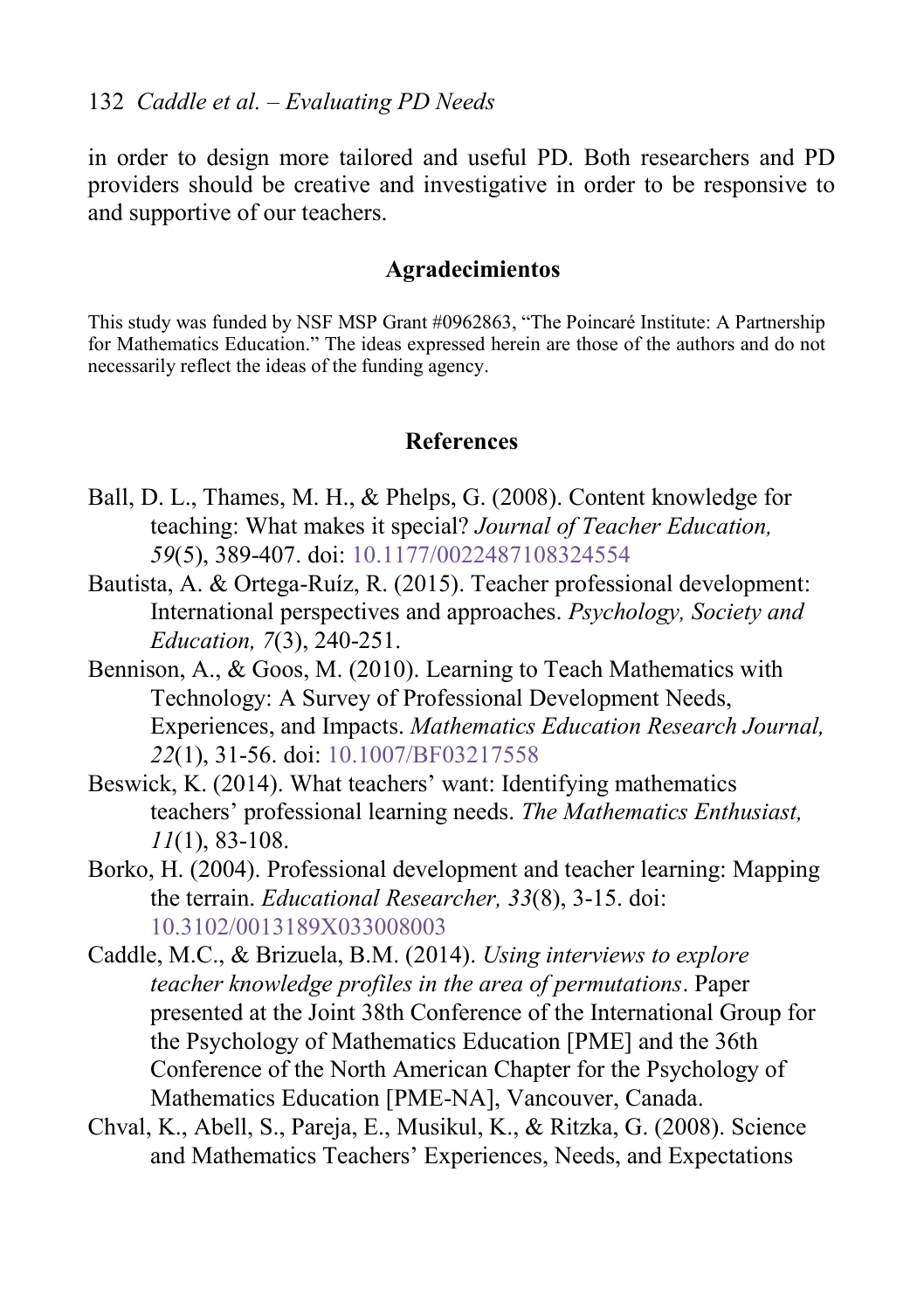Regarding Professional Development. *Eurasia Journal of Mathematics, Science & Technology Education, 4*(1), 31-43.

- <span id="page-24-3"></span>Darling-Hammond, L., Chung Wei, R., Andree, A., Richardson, N., & Orphanos, S. (2009). *Professional learning in the learning profession: A status report on teacher development in the United States and abroad*. Standford University, CA: National Staff Development Council.
- <span id="page-24-6"></span>Department of Education, U. S. (2007). *Institute of Education Sciences, National Center for Education Statistics, National Assessment of Educational Progress (NAEP), 2007 Mathematics Assessment.* Retrieved from [http://nces.ed.gov/NationsReportCard/nqt/.](http://nces.ed.gov/NationsReportCard/nqt/)
- <span id="page-24-0"></span>Desimone, L. M., & Garet, M. S. (2015). Best practices in teachers' professional development in the United States. *Psychology, Society and Education, 7*(3), 252-263.
- <span id="page-24-5"></span>Foy, P., & Arora, A. (2009). *TIMSS Advanced 2008 user guide for the international database: Released items advanced mathematics*. Chestnut Hill, MA: TIMSS & PIRLS International Study Center, Boston College.
- <span id="page-24-1"></span>Garet, M. S., Wayne, A. J., Stancavage, F., Taylor, J., Eaton, M., Walters, K., & Doolittle, F. (2011). *Middle school mathematics professional development impact study: Findings after the second year of implementation*. (NCEE 2011-4025). Washington, DC: National Center for Education Evaluation and Regional Assistance, Institute of Education Sciences, US Department of Education.
- <span id="page-24-8"></span>Ghaith, G., & Shaaban, K. (1999). The relationship between perceptions of teaching concerns, teacher efficacy, and selected teacher characteristics. *Teaching and Teacher Education, 15*, 487-496. doi[:10.1016/S0742-051X\(99\)00009-8](http://dx.doi.org/10.1016/S0742-051X(99)00009-8)
- <span id="page-24-2"></span>Hill, H. C., Ball, D. L., & Schilling, S. G. (2008). Unpacking pedagogical content knowledge: Conceptualizing and measuring teachers' topicspecific knowledge of students. *Journal for Research in Mathematics Education, 39*(4), 372-400.
- <span id="page-24-7"></span>Lebart, L., Salem, A., & Bècue, M. (2000). *Análisis estadístico de textos*. Lleida: Milenio.
- <span id="page-24-4"></span>Matteson, S., Zientek, L. R., & Ozel, S. (2013). Identifying What In-Service Teachers Want in Professional Development Experiences. *Teacher Education and Practice, 26*(3), 569-580.